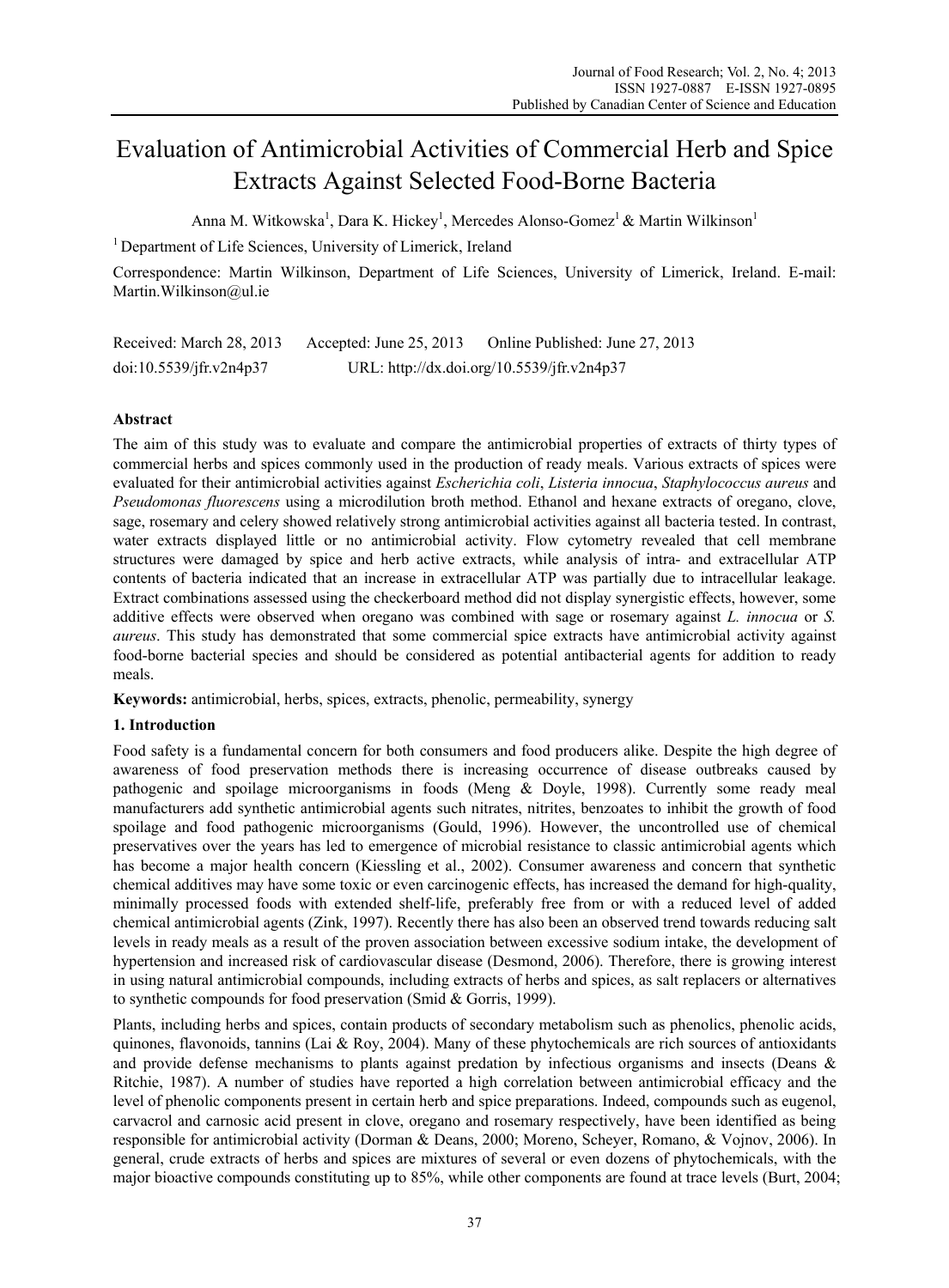Lai & Roy, 2004). These bioactive compounds may involve multiple modes of antimicrobial action (Lambert, Skandamis, Coote, & Nychas, 2001) including degradation of the cell wall, disruption of the cytoplasmic membrane, leakage of cellular components, alteration of fatty acid and phospholipid constituents, changes in the synthesis of DNA and RNA and destruction of protein translocation (Shan, Cai, Brooks, & Corke, 2007). Hence it is possible that combining spice and herb extracts could lead to synergistic antimicrobial effects against both food spoilage and pathogenic microorganisms. Information on the occurrence of synergy in herb and spice extracts is slowly emerging, and some combinations of herbal extracts have been reported to display stronger inhibitory effects on food-borne bacteria than when used alone (Lambert et al., 2001). Recently, there has been considerable emphasis on studies involving essential oils of spices as a means of inhibiting the growth of microbes. However, in the manufacture of ready meals there is limited research on the inhibitory effect of different commercial spice extracts including oleoresins and aqueous resins of herbs and spices.

Many studies have concentrated exclusively on antimicrobial effects of one or few herb or spice extracts only. While these data are useful, this information is difficult to compare directly due to a number of factors, such as variability in composition or content of active agents between plants due to origin from various geographical regions, harvesting seasons, growth and drying conditions, or using plant material of different maturity (Cosentino et al., 1999; McGimpsey, Douglas, Van Klink, Beauregard, & Perry, 1994). Other factors which influence the outcome of antimicrobial testing involve differences in experimental design including inoculum size, growth phase, strain susceptibility, culture medium used, etc. Hence there is a need to undertake a comprehensive study of antimicrobial activity of commercial herbs and spice preparations used in ready meal manufacture. Such a study should allow a direct comparison of data arising from the use of standardized microbiological methodologies together with new insights gained from emerging techniques such as flow cytometry (FCM). We have previously reported on microbiological status of commercial herbs and spices used in the manufacture of ready meals (Witkowska, Hickey, Alonso-Gomez, & Wilkinson, 2011) and subsequently we undertook this study in order to evaluate antimicrobial properties of concentrated extracts against selected food-borne bacteria for future potential application in reduced sodium ready meals.

The main objectives of this study were to: (i) undertake an evaluation and comparison of antimicrobial activity of various extracts of a range of commercial herb and spice preparations, (ii) to determine total phenolic content of the most potent herb and spice extracts, and (iii) to determine whether any synergistic effects existed for various combinations of extracts used against selected food spoilage and pathogenic bacteria.

## **2. Materials and Methods**

## *2.1 Herbs and Spices*

Preparations were supplied as dried samples, either rubbed or ground and included: aniseed (*Pimpinell aanisum*  L.), basil (*Ocimum basilicum* L.), bay (*Laurus nobilis* L.), black pepper (*Piper nigrum* L.), cayenne pepper (*Capsicum annuum* L.), celery (*Apium graveolens* L.), chili (*Capsicum annuum* L.), cinnamon (*Cinnamomum zeylanicum* L.), clove (*Syzygium aromaticum* L.), coriander (*Coriandrum sativum* L.), cumin (*Cuminum cyminum*L.), dill (*Anethum graveolens* L.), fennel (*Foeniculum vulgare* Mill.*)*, French onion (*Allium cepa* L.), garlic (*Allium sativum* L.), ginger (*Zingiber officinale* Rosc.), mace (*Myristica fragrans* Houtt.), marjoram (*Origanum majorana* L.), mustard (*Sinapis alba* L.), nutmeg (*Myristica fragrans* Houtt.), onion (*Allium cepa* L.), oregano (*Origanum vulgare* L.), paprika (*Capsicum annuum* L.), parsley (*Petroselinum crispum* L.), pimento (*Pimentadioica* L.), rosemary (*Rosmarinus officinalis* L.), sage (*Salvia officinalis* L.), thyme (*Thymus vulgaris*  L.), turmeric (*Curcuma longa* L.) and white pepper (*Piper nigrum* L.).

# *2.2 Preparation of Extracts*

Three different types of extracts were prepared for each of the thirty herbs and spices using water, 96% ethanol or hexane as solvents. Extracts were prepared by mixing spice preparation with sterile distilled water, ethanol or hexane respectively, in a 1:10 ratio followed by shaking in the dark for 24 h at room temperature using a universal shaker (Analytica Ltd, Ireland). The mixtures were vacuum filtered through a Whatman No. 4 filter paper, centrifuged at 3800g for 30 min, the supernatants were collected and filtered through 0.2 µm filters (Sarstedt, Germany). The filtrates were evaporated to dryness under vacuum at 70 °C for water extracts, and at 40 °C for ethanol and hexane extracts respectively, using a vacuum evaporator (Genvac Inc., NY, USA). Concentrated extracts were subsequently stored at 4 °C until use.

## *2.3 Micro-Organisms and Growth Conditions*

Bacterial cultures of *Listeria innocua* (ATCC 33090), and *Escherichia coli* (ATCC 11303) used in the present studies were obtained from American Type Culture Collection (ATCC), while food isolates of *Staphylococcus*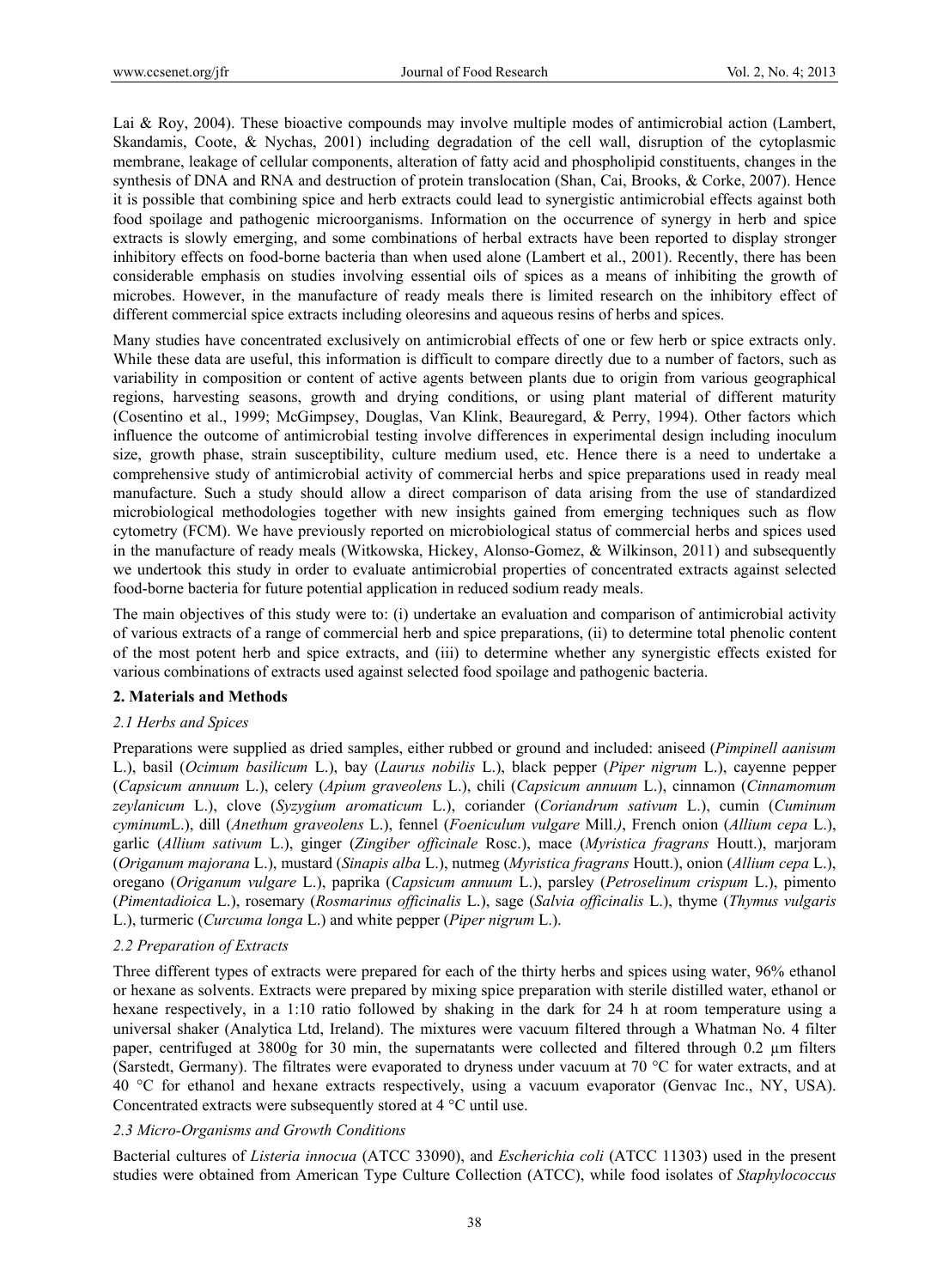*aureus*, and *Pseudomonas fluorescens* were kindly provided by the Department Life Sciences culture collection, University of Limerick, Ireland. Stock cultures were maintained at -80 °C in cryovials (Technical Service Consultants Ltd., Lancashire, UK) and subcultured twice onto Tryptone Soya Agar (TSA, Oxoid, Basingstoke, UK) followed by incubation at 37 °C for strains of *Listeria innocua*, *Escherichia coli* and *Staphylococcus aureus*, and at 25 °C for *Pseudomonas fluorescens*. Working cultures were prepared from subcultures and grown overnight in Tryptone Soya Broth medium (TSB, Oxoid, Basingstoke, UK) under optimal conditions for each microorganism.

# 2.4 Minimum Inhibitory Concentration (MIC), 50% Growth Reduction (IC<sub>50</sub>) and Minimum Bactericidal *Concentration (MBC)*

MIC and IC<sub>50</sub> values were determined for extracts displaying antimicrobial properties in screening studies, using a modified microdilution broth method (Sokmen et al., 2004) in 96-well microplates (Sarstedt, Numbrecht, Germany). Briefly, the extracts were first dissolved in DMSO, then diluted in sterile water and tested over a range of concentrations from 1.25 to 40 mg ml<sup>-1</sup> against overnight broth cultures of *Listeria innocua* ATCC 33090, *Escherichia coli* ATCC 11303, *Staphylococcus aureus*, and *Pseudomonas fluorescens* grown to a population 5 x 10<sup>5</sup> CFU/ml in TSB medium (Oxoid, Basingstoke, UK). DMSO concentration never exceeded 5% (v/v). Microplates were incubated at optimum growth temperature for each bacterial strain and growth was monitored by measuring absorbance at 600 nm every 30 min over 18 h, using a microplate reader (Biotek Instruments Inc, Highland Park, VT, USA). The MIC and  $IC_{50}$  were defined as the lowest concentration of the extract which completely inhibited the growth of a particular microorganism, and the concentration which inhibited 50% of growth, respectively. To determine MBC, a spot on agar test was performed by transferring 5 µl aliquots to TSA plates followed by incubation at appropriate temperatures for 24 h. The MBC was defined as the lowest concentration of the extract, which killed a particular microorganism. Controls were set up with DMSO in amounts corresponding to the highest quantity present in the test solution where appropriate. The experiments were replicated three times on different occasions with duplicate samples analyzed per replicate.

## *2.5 Kill-Time Study*

A kill time study was carried out with the MIC values found previously in the microplate bioassay, using a modification of the viable cells count method of Souza et al. (2006). Double strength TSB broth (5 ml) was inoculated with overnight suspension of bacterial culture to approximately  $10^6$  CFU ml<sup>-1.</sup> Equal volumes of the extracts (5 ml), with concentrations adjusted to obtain final concentrations similar to the MICs previously determined, were added to the tubes and mixed using a vortex for 30 s. All tubes were incubated under optimal conditions for each microorganism. At different time intervals (0, 1, 2, 4, 6, 18 and 24 h) of exposure, 0.1 ml of the suspension was serially diluted up to  $10^{-7}$  in sterile (0.1% w/v) peptone water (Oxoid, Basingstoke, UK) and 0.1 ml aliquots spread in duplicate on separate TSA plates (Oxoid, Basingstoke, UK) which were incubated for 24 h. The mean numbers of colonies were counted and compared with that of the control where extracts were replaced with sterile distilled water with addition of 5 % DMSO where appropriate. The experiments were replicated three times on different occasions with duplicate samples analyzed per replicate and the results were expressed in log CFU ml<sup>-1</sup>.

## *2.6 Total Phenolic Content*

Total phenolic content in extracts exhibiting the strongest antimicrobial activity was estimated using the Folin-Ciocalteu colorimetric oxidation/reduction method described by Skerget (2005), with some modifications. Aliquots (0.5 ml) of appropriate dilutions of extracts were oxidized for 4 min with 2.5 ml of Folin-Ciocalteu's reagent (Sigma-Aldrich, Germany) diluted 10 times with water, and the reaction was neutralized with 2 ml of sodium carbonate (75 g l<sup>-1</sup>). The samples were incubated for 1h at 25 °C, and the absorbance of the resulting blue colour was measured at 760 nm with a UV-vis mini - 1240 spectrophotometer (Shimadzu Corporation, Kyoto, Japan). For a control sample, 0.5 ml of distilled water was used. A standard curve was generated using various concentrations of gallic acid (0-200mgl<sup>-1</sup>), which resulted in an  $R^2$  value of 0.99, and results were expressed as mg of gallic acid equivalent (GAE) per gram of extract. All values are presented as means of triplicate analyses with duplicate samples analyzed per replicate.

## *2.7 Determination of Intra- and Extracellular ATP Concentrations*

Intra- and extracellular ATP concentrations were measured using methods adapted from Lee et al. (2002) and Caillet et al. (2005). The working cultures of *L. innocua*, *E. coli*, *S. aureus* and *P. fluorescens* containing approximately  $10^7$  CFU ml<sup>-1</sup> were centrifuged for 10 min at 1000 g, and the supernatant removed. The cell pellets were washed three times with  $0.1$  mol  $1^{-1}$  sodium phosphate buffer (pH 7) and a cell suspension was prepared with 9 ml of 0.1 mol  $I<sup>-1</sup>$  sodium phosphate buffer (pH 7). Subsamples were divided into 1 ml aliquots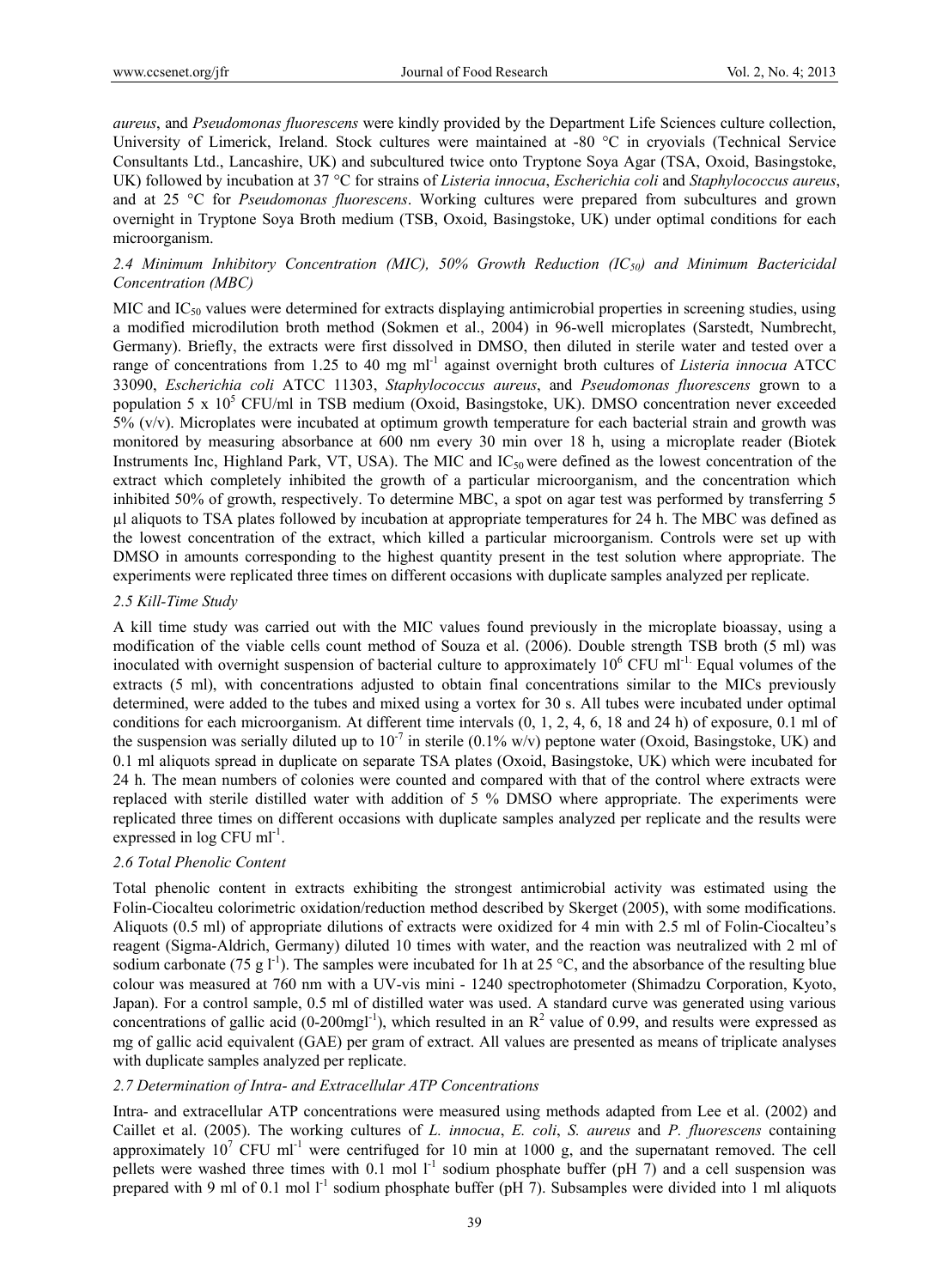and mixed in eppendorf tubes with those ethanol extracts displaying antimicrobial properties with final concentrations adjusted to the MICs previously determined, while untreated controls did not contain extracts. Samples were maintained at room temperature for 30 min (Ultee, Kets, & Smid, 1999), centrifuged for 5 min at 2000g, and incubated on ice to prevent ATP loss. The supernatants containing extracellular ATP were separated from the cell pellets. To determine intracellular ATP levels, cell pellets were washed with 0.85% (w/v) sodium chloride solution and centrifuged for 5 min at 1000 g, and the supernatant discarded. The resulting cell pellets were resuspended in 1 ml of 5x passive lysis buffer (Promega, Madison, WI, USA) and maintained at room temperature for 15 min to disrupt bacterial cells, followed by centrifugation for 1 min at 1200 g. Extra- and intracellular ATP concentrations were determined using an FLAA-1KT ATP assay kit (Sigma, UK) according to manufacturer's instructions with luminescence measured using a microplate reader set to luminescence mode (Biotek Instruments Inc, Highland Park, VT, USA). To calculate the intra- and extracellular ATP concentrations, a standard ATP curve  $(55-0.055 \text{ ngml}^{-1}$  ATP) was used to obtain a linear relationship between ATP concentration and the relative light units, which resulted in an  $\mathbb{R}^2$  value of 0.99. The experiments were replicated at least twice with duplicate samples analyzed per replicate.

#### *2.8 Synergy Studies*

Synergy studies were performed using checkerboard method in 96-well microtitre plates (Bonapace, White, Friedrich, & Bosso, 2000), based on the MIC values found in the microplate bioassay. In the serial 2-fold dilution scheme used in checkerboard testing, the MIC concentration was located midway in the dilution ranges used for each extract. Extracts were first dissolved in DMSO and then diluted in sterile water to the highest concentration used. The microplate assay was arranged as follows: extract A was diluted two-fold along the x-axis, while extract B was diluted two-fold along the y-axis. The final volume of extracts in each well was 100 μl comprising of 50 μl of each extract dilution. DMSO concentration never exceeded 5% (v/v). Overnight broth cultures of each strain were adjusted to  $10^6$  CFU ml<sup>-1</sup> with double-strength TSB, and subsequently 100  $\mu$ l aliquots were added to the wells. Final volume in each well was 200 µl. To eliminate interference of the tested substance, sterility plates were prepared in parallel with wells containing extract combinations mixed with equal volumes of double strength broth. Growth controls were included and consisted of equal volumes of bacteria in double strength broth and sterile water with addition of  $5\%$  (v/v) DMSO where appropriate. The plates were then incubated at optimum temperature for each strain and monitored for growth by measuring change in absorbance at 600 nm over 18 h, using a microplate reader (Biotek Instruments Inc, Highland Park, VT, USA). At the end of the incubation period, the MICs of each extract alone and in the combination (taken as the lowest concentration of both extracts which inhibited growth completely) were recorded. To evaluate the effect of combinations, the fractional inhibitory concentration index (FIC index) was calculated for each of the combinations as follows:  $FIC_{index} = FIC_A + FIC_B$ , where  $FIC_A = (MIC_{Ain combination}/MIC_{A alone})$  and  $FIC_B = (MIC_{B in combination}/MIC_{B alone})$ . The results were interpreted as synergy (FIC<sub>index</sub> < 0.5), addition (0.5  $\leq$  FIC<sub>index</sub>  $\leq$  1), indifference (1 <FIC<sub>index</sub>  $\leq$  4) or antagonism (FICindex> 4) (Gutierrez, Barry-Ryan, & Bourke, 2009). The experiments were replicated at least twice with duplicate samples analysed per replicate.

#### *2.9 Flow Cytometry*

Changes in cell membrane permeability of bacteria following treatment with previously selected extracts displaying antimicrobial properties were investigated using flow cytometry (FCM) as described by Cronin and Wilkinson (2008). For this, cells treated for 18h with various concentrations of extracts (40-1.25 mg ml<sup>-1</sup>) prepared as described above in microdiultion broth method were used. Briefly, bacterial cells were washed twice in sterile filtered (0.2  $\mu$ m filter, Sarstedt, Germany) PBS (Oxoid, Basingstoke, UK) and resuspended in 200  $\mu$ l of PBS. Reference populations of permeabilized bacterial cells were generated by heat treatment for 30 min at 80 °C of cultures incubated for 18 h without addition of extracts. Staining of cells was undertaken using a LIVE/DEAD *Bac*Light (Molecular Probes, Leiden, Netherlands) staining reagent, consisting of two nucleic acid stains: green-fluorescent Syto 9, and red-fluorescent propidium iodide (PI). Generally, when used alone, green fluorescing Syto 9 stain, labels all bacterial cells, while red fluorescing PI enters only cells with damaged membranes, causing a reduction in the Syto 9 stain when both dyes are present. Thus bacterial cells with intact membranes stain fluorescent green, whereas bacteria with damaged membranes stain fluorescent red. Aliquots (100  $\mu$ ) were mixed with 100  $\mu$  PI/Syto 9 solution, giving a final concentration of 6  $\mu$ mol l<sup>-1</sup>Syto 9 and 30  $\mu$ mol 1<sup>-1</sup> PI, and these were incubated for 10 min at room temperature in dark. Samples were run through a Becton Dickinson LSR Flow Cytometer (BD Biosciences, Shannon, Ireland) equipped with 20mW 488 nm Argon-ion laser. The sheath fluid used for all experiments was Facsflow™ (BD Biosciences, Shannon, Ireland). Instrument performance was monitored using Calibrite™ four-colour calibration beads (BD Biosciences, Shannon, Ireland) and Sphero™ Ultra Rainbow six-peak calibration particles (Spherotech Inc., Libertyville, IL, USA). Green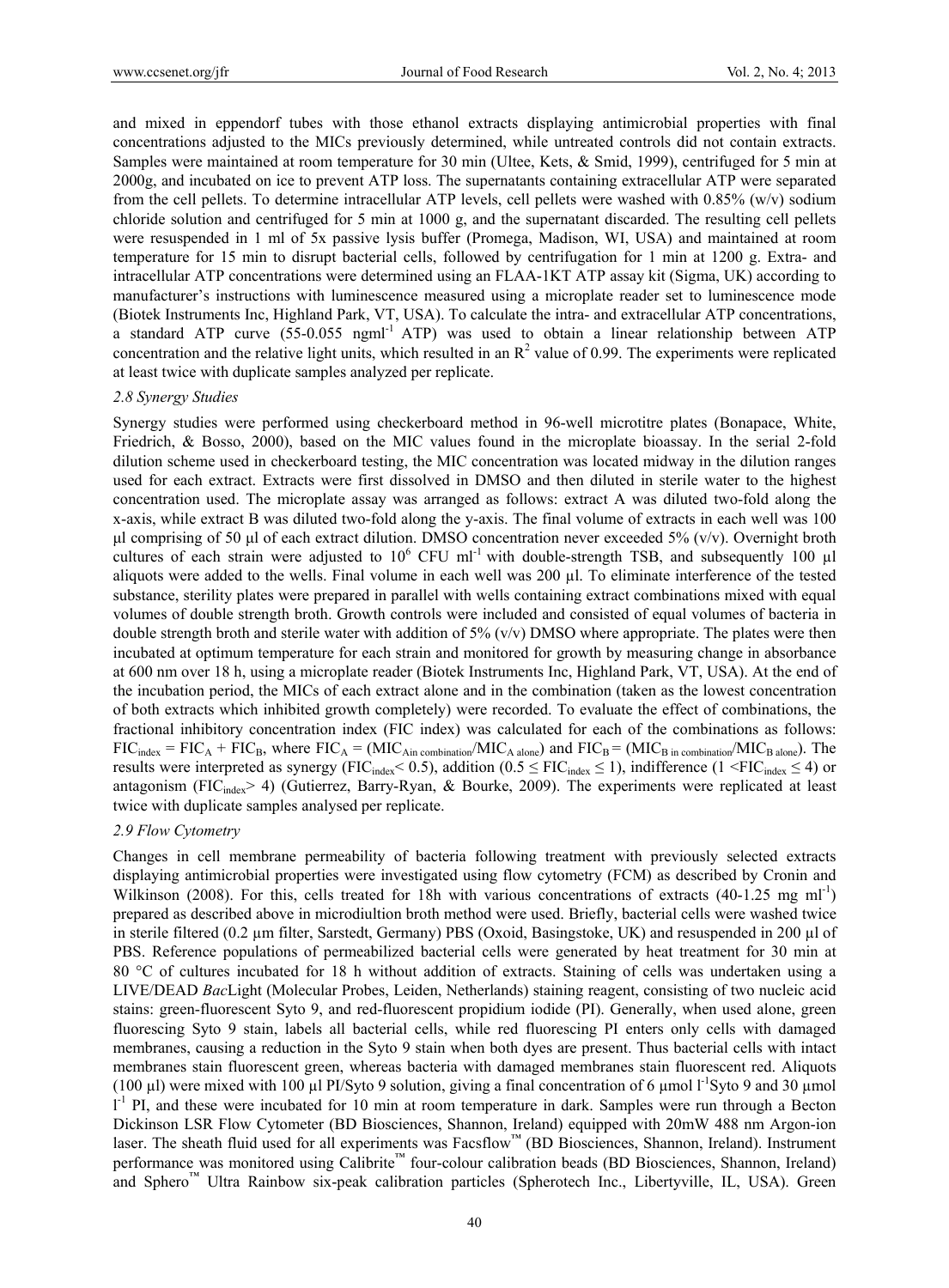fluorescence (from Syto 9) was captured through a 530/28 nm band-pass filter using the FL1 detector, while red fluorescence (from PI) was captured through a 670 nm long-pass filter using FL3 detector. Ten thousand events per sample were acquired and data analyzed using CellQuest software (BD, Biosciences, Shannon, Ireland). Forward scatter (Cox et al.), side scatters (SS) and fluorescence signals of individual cells passing through the illuminated zone were collected as logarithmic signals. A gate in the dot-plot of FS vs. SS was preset, in order to discriminate bacteria from artifacts. Data were analysed using dot plots, i.e. bivariate displays in which each dot represents one measured event.

#### *2.10 Statistical Analysis*

Data were analyzed using Microsoft Excel 2000 9.0.2720 (Microsoft Corporation, Redmond, WA, USA) and GraphPad Prism Version 4.03 statistical software (GraphPad Software, San Diego California USA). Analysis of variance (ANOVA) was carried out, and statistical differences ( $P < 0.05$ ) between means of pairs were resolved by means of confidence intervals using Tukey's tests.

#### **3. Results**

## *3.1 Minimum Inhibitory Concentration (MIC), 50% Growth Reduction (IC50) and Minimum Bactericidal Concentration (MBC)*

MIC and IC50 values were determined for 90 extracts against *L. innocua*, *E. coli*, *S. aureus* and P*. fluorescens* using broth dilution assay. Since for many of extracts it was not possible to determine MIC values, due to the absence of, or only weak, antimicrobial activities,  $IC_{50}$  values are presented in Table 1, while MIC and MBC values for 'active' extracts displaying stronger antimicrobial properties are presented in Table 2. The results demonstrate that the choice of solvent used to extract herbs and spices had a significant influence on antimicrobial activities. Generally, water extracts of all the herbs and spices displayed little or no antimicrobial activity against all of the bacteria tested. MBC or MIC values could not be determined in the range of concentrations tested for any of the aqueous extracts. However, some weak inhibitory effects were observed for aqueous extracts from a range of herbs and spices including mustard, garlic, onion, nutmeg, mace, pimento, parsley, cinnamon, basil, clove, oregano, sage, rosemary, coriander, marjoram, celery and turmeric (Table 1).

In general, ethanol and hexane extracts of five herbs and spices including oregano, clove, sage, rosemary and celery showed relatively strong antimicrobial activities against four food-borne bacteria. These extracts appeared to exert bacteriostatic or bactericidal effects within the tested range of concentrations (Table 2). Ethanol extracts displayed significantly higher (P < 0.001) antimicrobial activities than their corresponding hexane extracts for all the herbs and spices except celery. Among the ethanol extracts oregano, clove, rosemary and sage displayed complete bactericidal activity towards all the bacterial strains tested over the range  $10-40$  mg ml<sup>-1</sup>, while celery extract was bactericidal against *L. innocua* and *S. aureus* and bacteriostatic against *E. coli* and *P. fluorescens*. Among the hexane extracts only oregano displayed complete bactericidal activity towards all the bacterial strains tested, while for the remaining herbs and spices bactericidal or bacteriostatic effects were noted towards some of the strains tested. Ethanol and hexane extracts of a number of herbs and spices including basil, bay, cinnamon, coriander, cumin, ginger, mace, marjoram, mustard, nutmeg, pimento, thyme and turmeric displayed some weak inhibitory properties as evidenced by a 50% reduction in growth (Table 1). However, in case of spices such as aniseed, black pepper, cayenne pepper, chilli, dill, fennel, French onion, paprika, and white pepper antimicrobial activity was not observed irrespective of solvent used for extraction ( $P > 0.05$ ).

Although extracts of the five 'active' herbs and spices displayed antimicrobial properties towards all microorganisms tested, differences were observed in the response of various bacterial strains. Generally, Gram-positive bacteria were slightly more susceptible to the action of herb and spice extracts than Gram-negative bacteria, as MIC values for most of extracts were one or two double dilutions lower against *S. aureus* and *L. innocua* (2.5-20 mg ml<sup>-1</sup>) than against *E. coli* and (10-40 mg ml<sup>-1</sup>), while *P. fluorescens* proved to be the least sensitive strain to the solvent extracts.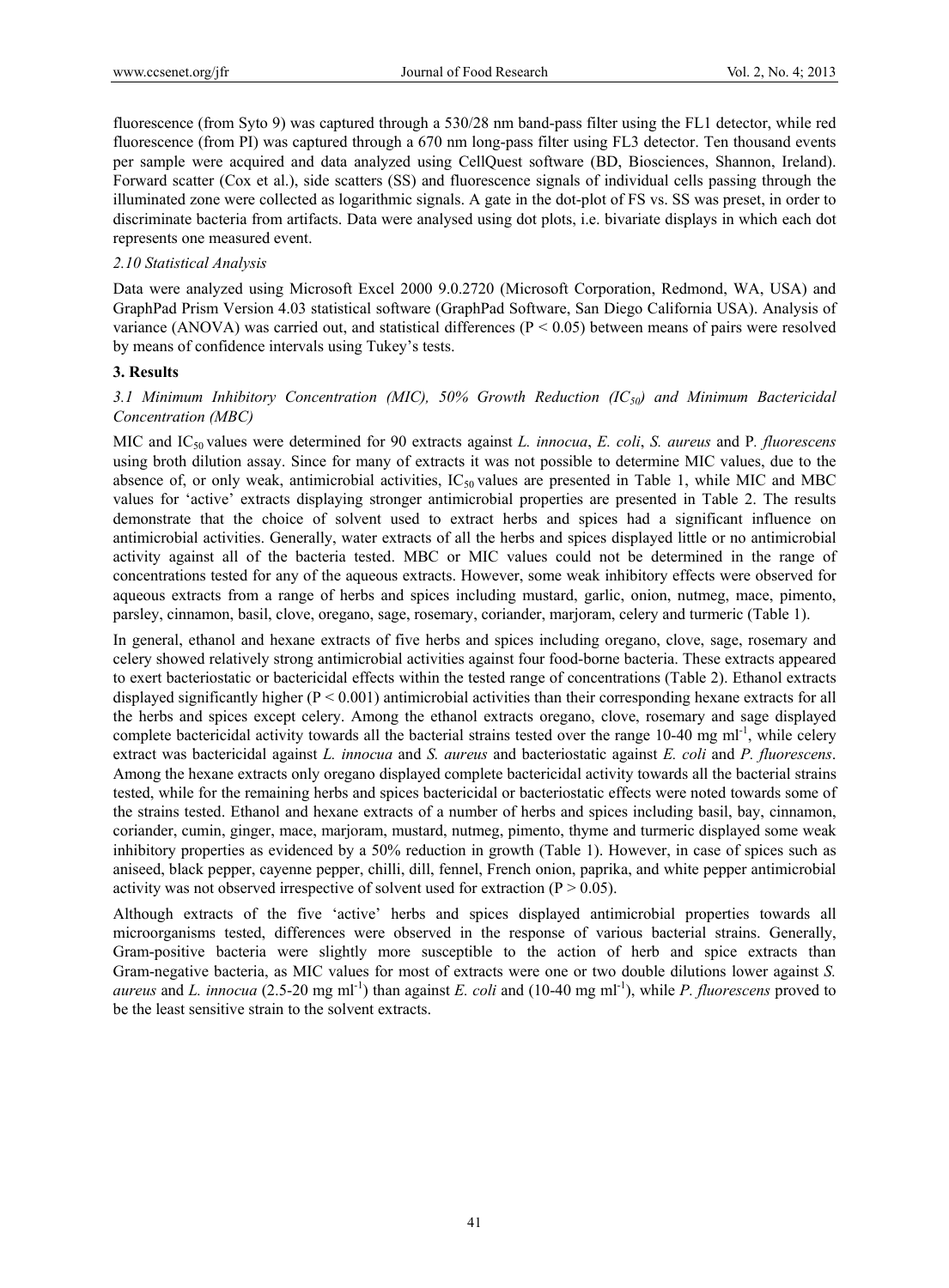| Common name    | L. innocua<br>(ATCC 33090) |           |           | E. coli (ATCC 11303) |          |           | S. aureus    |           |           | P. fluorescens |           |       |
|----------------|----------------------------|-----------|-----------|----------------------|----------|-----------|--------------|-----------|-----------|----------------|-----------|-------|
|                | Ethanol                    | Hexane    | Water     | Ethanol              | Hexane   | Water     | Ethanol      | Hexane    | Water     | Ethanol        | Hexane    | Water |
| Aniseed        | $>40$                      | >40       | $>40$     | $>40$                | >40      | >40       | >40          | $>40$     | >40       | $>40$          | $>40$     | >40   |
| Basil          | 20-40                      | 40        | 20-40     | 20-40                | 40       | 40        | 20-40        | 20-40     | 40        | >40            | >40       | >40   |
| Bay            | 40                         | >40       | >40       | >40                  | >40      | >40       | 40           | 20-40     | >40       | >40            | >40       | >40   |
| Black pepper   | >40                        | >40       | >40       | >40                  | >40      | >40       | >40          | >40       | >40       | >40            | >40       | >40   |
| Cayenne pepper | >40                        | >40       | >40       | >40                  | >40      | >40       | >40          | >40       | >40       | >40            | >40       | >40   |
| Celery         | 2.5                        | $2.5 - 5$ | 20        | 10                   | 20-40    | 40        | 2.5          | 5         | 20-40     | $10 - 20$      | $10 - 20$ | >40   |
| Chili          | >40                        | >40       | >40       | >40                  | >40      | >40       | >40          | >40       | >40       | >40            | >40       | >40   |
| Cinnamon       | $20 - 40$                  | $20 - 40$ | 20-40     | $20 - 40$            | 40       | 40        | $10 - 20$    | 20-40     | 20        | 40             | >40       | >40   |
| Clove          | 1.25-2.5                   | $5-10$    | 20-40     | 2.5                  | $5 - 10$ | 20-40     | $1.25 - 2.5$ | $5-10$    | 20-40     | 5              | $10 - 20$ | 40    |
| Coriander      | 20-40                      | 20-40     | 20-40     | 40                   | >40      | >40       | 20-40        | >40       | 40        | >40            | >40       | >40   |
| Cumin          | 20-40                      | >40       | >40       | 40                   | >40      | >40       | 20-40        | >40       | >40       | 40             | >40       | >40   |
| Dill           | >40                        | >40       | >40       | >40                  | >40      | >40       | >40          | >40       | >40       | >40            | >40       | >40   |
| Fennel         | >40                        | >40       | >40       | >40                  | >40      | >40       | >40          | >40       | >40       | >40            | >40       | >40   |
| French onion   | >40                        | >40       | >40       | >40                  | >40      | >40       | >40          | >40       | >40       | >40            | >40       | >40   |
| Garlic         | >40                        | >40       | $10 - 20$ | >40                  | >40      | $20 - 40$ | >40          | >40       | $10 - 20$ | >40            | >40       | 20-40 |
| Ginger         | $10 - 20$                  | 20-40     | >40       | $10 - 20$            | 40       | >40       | $10 - 20$    | 20        | >40       | 40             | >40       | >40   |
| Mace           | 20-40                      | 40        | 40        | 20-40                | >40      | >40       | 20-40        | 40        | >40       | >40            | >40       | >40   |
| Marjoram       | 20-40                      | $>40$     | 20-40     | $10 - 20$            | 20-40    | >40       | 20-40        | >40       | >40       | >40            | >40       | >40   |
| Mustard        | >40                        | >40       | 20        | $>40$                | >40      | 20-40     | 20-40        | >40       | $10 - 20$ | >40            | >40       | 20-40 |
| Nutmeg         | $20 - 40$                  | $20 - 40$ | 20-40     | $20 - 40$            | 40       | >40       | $10 - 20$    | 20-40     | 40        | 40             | >40       | $>40$ |
| Onion          | >40                        | >40       | 20-40     | >40                  | >40      | 20-40     | >40          | >40       | 20-40     | >40            | >40       | 40    |
| Oregano        | < 1.25                     | $2.5 - 5$ | 20-40     | $1.25 - 2.5$         | 5        | $20 - 40$ | < 1.25       | $2.5 - 5$ | $10 - 20$ | $2.5 - 5$      | $5-10$    | 40    |
| Paprika        | >40                        | $>40$     | $>40$     | >40                  | >40      | >40       | $>40$        | >40       | >40       | $>40$          | >40       | >40   |
| Parsley        | >40                        | >40       | 20-40     | >40                  | >40      | 20-40     | >40          | >40       | 20-40     | $>40$          | >40       | >40   |
| Pimento        | 20-40                      | >40       | 20-40     | >40                  | >40      | 40        | 20-40        | >40       | 20-40     | 20-40          | >40       | 40    |
| Rosemary       | $1.25 - 2.5$               | $5 - 10$  | 20-40     | $5 - 10$             | 20-40    | 20-40     | $1.25 - 2.5$ | $2.5 - 5$ | 20-40     | $5 - 10$       | $10 - 20$ | >40   |
| Sage           | 1.25-2.5                   | $10 - 20$ | 20-40     | 2.5                  | 20       | >40       | $1.25 - 2.5$ | 10        | 20-40     | $10 - 20$      | $20 - 40$ | >40   |
| Thyme          | 20                         | 20-40     | >40       | 20-40                | 40       | >40       | $10 - 20$    | 20-40     | >40       | >40            | >40       | >40   |
| Turmeric       | $20 - 40$                  | >40       | 20-40     | $20 - 40$            | >40      | 40        | $10 - 20$    | 20-40     | 20-40     | 40             | >40       | >40   |
| White pepper   | >40                        | >40       | >40       | >40                  | >40      | >40       | >40          | $>40$     | >40       | >40            | >40       | >40   |

Table 1. 50% growth reduction concentrations (IC<sub>50</sub>) of herb and spice extracts against *Listeria innocua* (ATCC 33090), *Escherichia coli (ATCC 11303)*, *Staphylococcus aureus* and *Pseudomonas fluorescens* (mg ml-1)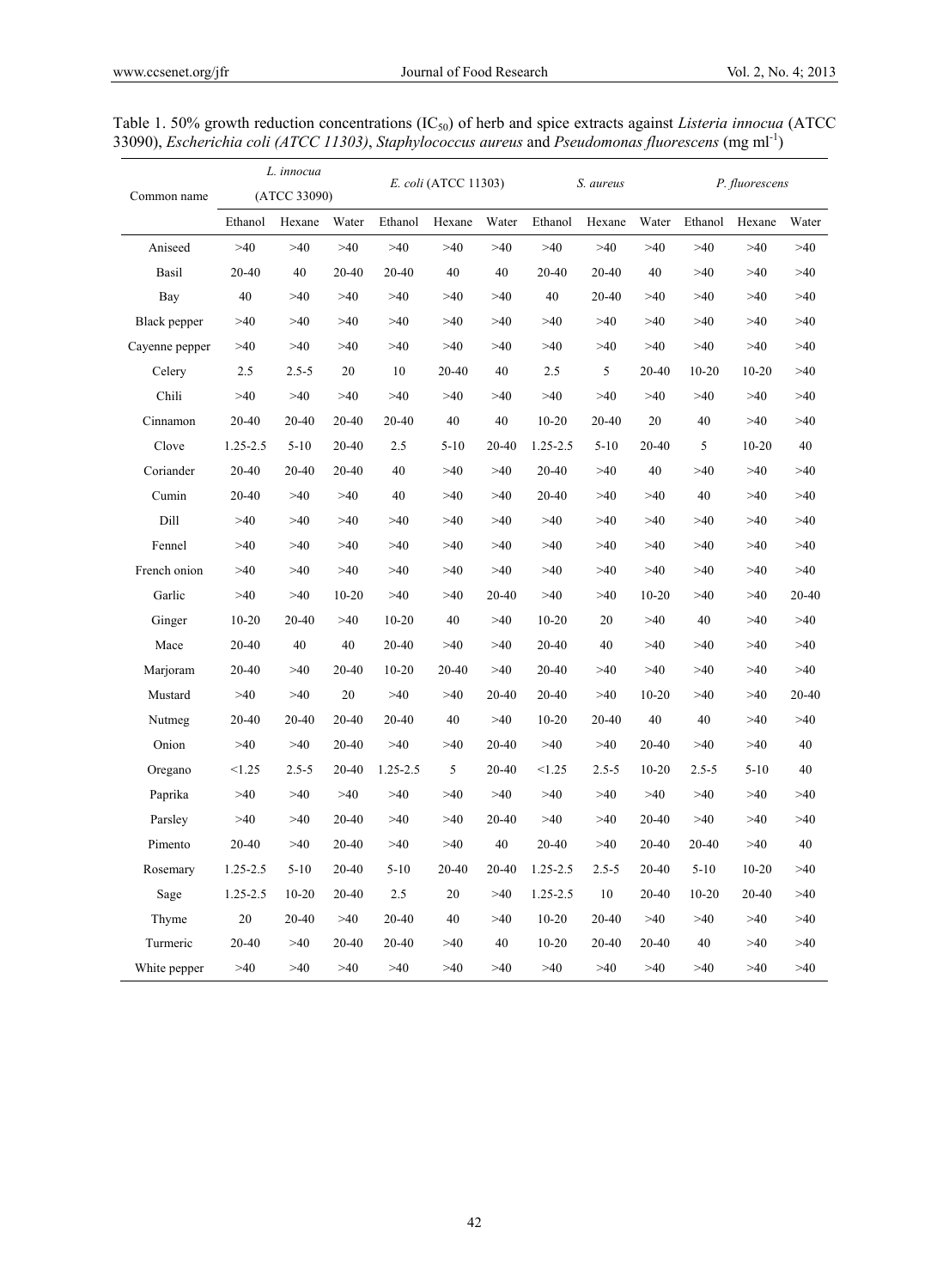|                  | Solvent | Total phenolic content |     | L. innocua |            | E. coli    |            | S. aureus  |     | P. fluorescens |
|------------------|---------|------------------------|-----|------------|------------|------------|------------|------------|-----|----------------|
| Spices and herbs | used    | $(Mean \pm S.D.)$      | MIC | <b>MBC</b> | <b>MIC</b> | <b>MBC</b> | <b>MIC</b> | <b>MBC</b> | MIC | <b>MBC</b>     |
| Oregano          | ethanol | $195.00 \pm 4.19$      | 5   | 5          | 10         | 10         | 2.5        | 5          | 10  | 10             |
|                  | hexane  | $123.83 \pm 5.21$      | 10  | 10         | 20         | 20         | 10         | 10         | 20  | 40             |
| Sage             | ethanol | $120.20 \pm 7.95$      | 5   | 10         | 10         | 20         | 5          | 10         | 20  | 40             |
|                  | hexane  | $20.63 \pm 4.32$       | 20  | >40        | 40         | >40        | 20         | >40        | >40 | >40            |
| Clove            | ethanol | $185.30 \pm 6.80$      | 10  | 10         | 10         | 10         | 10         | 10         | 10  | 10             |
|                  | hexane  | $78.87 \pm 5.72$       | 20  | 20         | 20         | 40         | 20         | 20         | 40  | >40            |
| Rosemary         | ethanol | $145.20 \pm 1.71$      | 5   | 5          | 20         | 40         | 5          | 5          | 20  | 40             |
|                  | hexane  | $73.03 \pm 5.53$       | 10  | 20         | 40         | >40        | 10         | 20         | >40 | >40            |
| Celery           | ethanol | $35.83 \pm 2.25$       | 10  | 40         | 20         | >40        | 10         | 20         | 20  | >40            |
|                  | hexane  | $26.37 \pm 4.50$       | 10  | 40         | 40         | >40        | 10         | 40         | 40  | >40            |

Table 2. Total phenolic content (mg GAE g<sup>-1</sup> extract), Minimum inhibitory concentrations (MICs) and Minimum bactericidal concentrations (MBCs) of 'active' herb and spice extracts against *Listeria innocua* (ATCC 33090), *Escherichia coli* (ATCC 11303), *Staphylococcus aureus* and *Pseudomonas fluorescens* (mg ml<sup>-1</sup>)

#### *3.2 Kill-Time Study*

Survivor curves for four strains of food-borne bacteria in TSB broth at MICs of ethanol extracts displaying strong antimicrobial properties are shown in Figure 1. Addition of ethanol extracts at their respective MICs, showed significant ( $P < 0.05$ ) inhibition of viability for all strains. Extracts of oregano and clove appeared to be particularly effective, as bactericidal effects were observed after 1 h of exposure (at MICs in the range 5-10 mg  $ml^{-1}$ ) and counts remained undetectable until 24 h of exposure, for most of the strains treated with oregano or clove. Rosemary extract also displayed bactericidal effects after 1 h of contact against *L. innocua*, and after 6 h against *S. aureus*. Treatment of *L. innocua* with sage or celery extractand *S. aureus* with sage extract resulted in reduction of initial populations levels to  $4.4$ - $4.7$  log CFU ml<sup>-1</sup> after 24 h of exposure. On the other hand, when Gram-negative *E. coli*, and *P. fluorescens* were exposed to sage, rosemary or celery extracts at their MICs the numbers of viable cells increased to  $6.5 - 7.3 \log CFU \text{ ml}^{-1}$  after 24 h of treatment.



Figure 1. Survivor curves of 'active' herb and spice ethanol extracts for (a) *Listeria innocua* (ATCC 33090), (b) *Escherichia coli* (ATCC 11303), (c) *Staphylococcus aureus*, (d) *Pseudomonas fluorescens*in TSB broth incubated at optimum temperatures, at respective MICs: (●) control (untreated), (▲) clove, (×) oregano, (○) sage, ( $\Delta$ ) rosemary, ( $\Box$ ) celery. Error bars indicate S.D. The detection limit was 10 CFU ml<sup>-1</sup>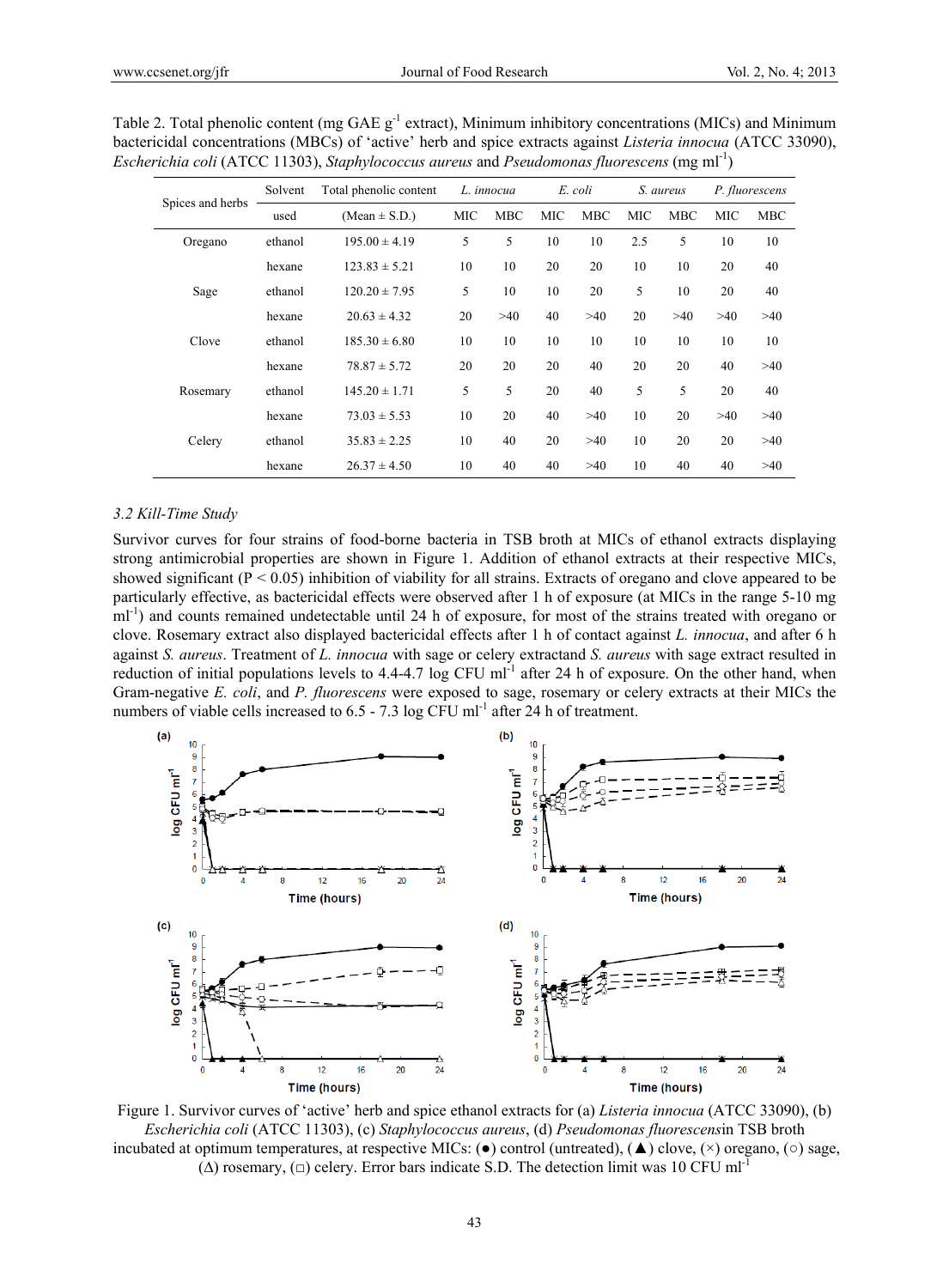## *3.3 Total Phenolic Content*

The total phenol contents determined for the extracts displaying antimicrobial activity are presented in Table 2. The highest total phenolic content was observed for ethanol extracts of oregano ( $\sim$ 195 mg GAE g<sup>-1</sup> extract) and clove (~185 mg GAE g<sup>-1</sup> extract), while the lowest content was noted for hexane extract of sage (~21 mg GAE  $g^{-1}$  extract). Ethanol extracts had significantly higher (P < 0.001) total phenolic contents than their corresponding hexane extracts for all the herbs and spices except celery. For comparison purposes total phenolic contents of ethanol and hexane extracts of white pepper and paprika (i.e. extracts not displaying any antimicrobial properties over a tested range of concentrations) were determined and these were found to be present at significantly lower  $(P < 0.05)$  levels within a range of 2.5-10 mg GAE g<sup>-1</sup> extract.

## *3.4 Flow Cytometry*

FCM analysis of bacteria stained with this kit typically allows differentiation of cell sub-populations into a profile of intact/viable or permeabilized/damaged (Berney et al., 2007). Therefore, changes in bacterial membrane permeability of food-borne microorganisms treated with herb and spice extracts displaying antimicrobial properties were evaluated at the range of concentrations  $(1.25-40 \text{ mg ml}^{-1})$  using PI/Syto 9 staining coupled to FCM analysis. Sample representative results of FCM analysis are presented with percentage of sub-populations marked within each region (Figure 2). The fluorescence profiles obtained were based on reference to two control populations, one of untreated cells indicative of intact/live cells and the other of heat-treated cells indicative of permeabilized/damaged cells. For each of the strains studied, untreated control cells were stained as Syto 9 positive and mainly located in lower and upper right quadrants (Figure 2a), and viability was confirmed by both absorbance measurement at 600 nm and plate count on TSA plates. For control cells inactivated by heating, populations were stained as PI positive and were located in the upper left quadrant, these cells were unable to recover and grow on TSA plates (Figure 2b). As an illustration, Figure 2 (c-h) shows the evolution of the various physiological states of *E. coli* cells, following treatment with an ethanolic extract of sage. Cells treated with the lowest extract concentration of 1.25 mg ml<sup>-1</sup> did not appear affected, as the levels of intact/live cells did not differ significantly from that of untreated live controls (Figure 2c). When concentration of herb extract was increased to 2.5 mg ml<sup>-1</sup> an increased percentage of cells was evident in the upper right quadrant (Figure 2d). Cells in this quadrant stained both Syto 9 and PI positive. The presence of this double-stained population may indicate cells with damaged membranes allowing penetration of PI into the cell interior.Following treatment with 5 mg ml<sup>-1</sup> a clear shift from green fluorescence towards red fluorescence was observed with ~28% of cells located in the upper left quadrant indicating damage of cells induced by the extract (Figure 2e). Treatment with the extract at the MIC level  $(10 \text{ mg ml}^{-1})$  drastically changed the previous profile with the appearance of a high level of permeabilized/damaged cells located in the upper left quadrant (~94%) with only  $\sim$ 3% of viable cells located in upper right quadrant (Figure 2f). Further increasing the extract concentration to 20 mg ml<sup>-1</sup> (MBC) or 40 mg ml<sup>-1</sup> led to a more defined population of permeabilized cells with cytograph dot plot patterns corresponding to that of heat treated control cells (Figure 2g-h). In agreement with plate count data, at these two levels of added extracts, cells were unable to recover viability on agar media. Although, MIC and MBC levels of the active extracts were different for various strains of food-borne bacteria used in this study, FCM results clearly indicated that activity of these extracts was dose dependent, and agreed with trends noted for microdilution and kill time assays. The cytometric data shown for sage extract is representative of the anti-microbial effects noted for other extracts using this technique.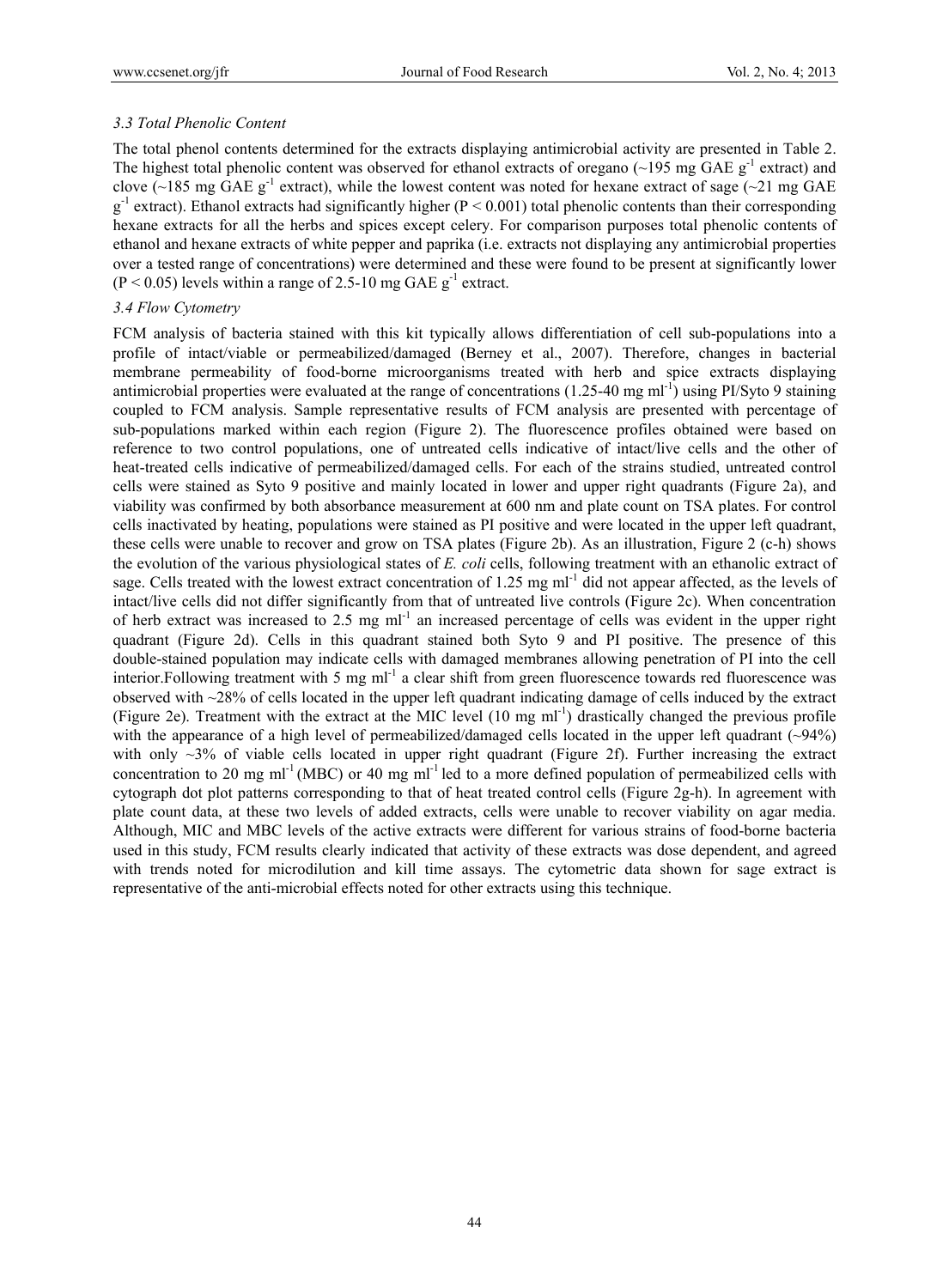

Figure 2. Flow cytometry dot plots of FL1 (SYTO 9, green fluorescence) vs. FL3 (PI, red fluorescence) of *Escherichia coli* (ATCC 11303) treated with increasing concentrations of sage ethanol extract; (a) untreated cells, (b) heat treated cells (30min at 80 $^{\circ}$ C), (c) 1.25 mg ml<sup>-1</sup> sage extract, (d) cells exposed to 2.5 mg ml<sup>-1</sup> sage extract, (e) cells exposed to 5 mg ml<sup>-1</sup> sage extract, (f) cells exposed to 10 mg ml<sup>-1</sup> sage extract, (g) cells exposed to 20 mg ml<sup>-1</sup> sage extract, (h) cells exposed to 40 mg ml<sup>-1</sup> sage extract

#### *3.5 Intra- and Extracellular ATP Concentrations*

The effect of ethanol extracts of spices displaying antimicrobial properties on intra- and extracellular ATP concentrations is presented in Figure 3. The intra- and extracellular ATP concentrations in the untreated cells showed respective values of 1.32 and 0.08 ng ml<sup>-1</sup> in *Listeria innocua*, 3.69 and 0.11 ng ml<sup>-1</sup> in *E. coli*, 3.46 and 0.29 ng ml<sup>-1</sup> in *S. aureus*, and 5.88 and 0.76 ng ml<sup>-1</sup> in *P. fluorescens*. All strains treated with ethanol extracts of oregano, clove, sage, rosemary and celery at their respective MIC concentrations, showed a significant ( $P < 0.05$ ) reduction in intracellular ATP concentration. In contrast, extracellular ATP concentration increased significantly (P < 0.05) in all samples except *P. fluorescens* treated with ethanol extracts of sage and celery. The highest levels of extracellular ATP were observed when *L. innocua* was treated with rosemary extract (1.16 ng ml<sup>-1</sup> ATP), *E. coli* and *S. aureus* incubated with clove extract (1.62 ng ml<sup>-1</sup> ATP and 2.96 ng ml<sup>-1</sup> ATP, respectively), and *P. fluorescens* incubated with oregano extract (3.0 ng ml<sup>-1</sup> ATP), indicating that these extracts caused release of ATP from the cells to the external medium.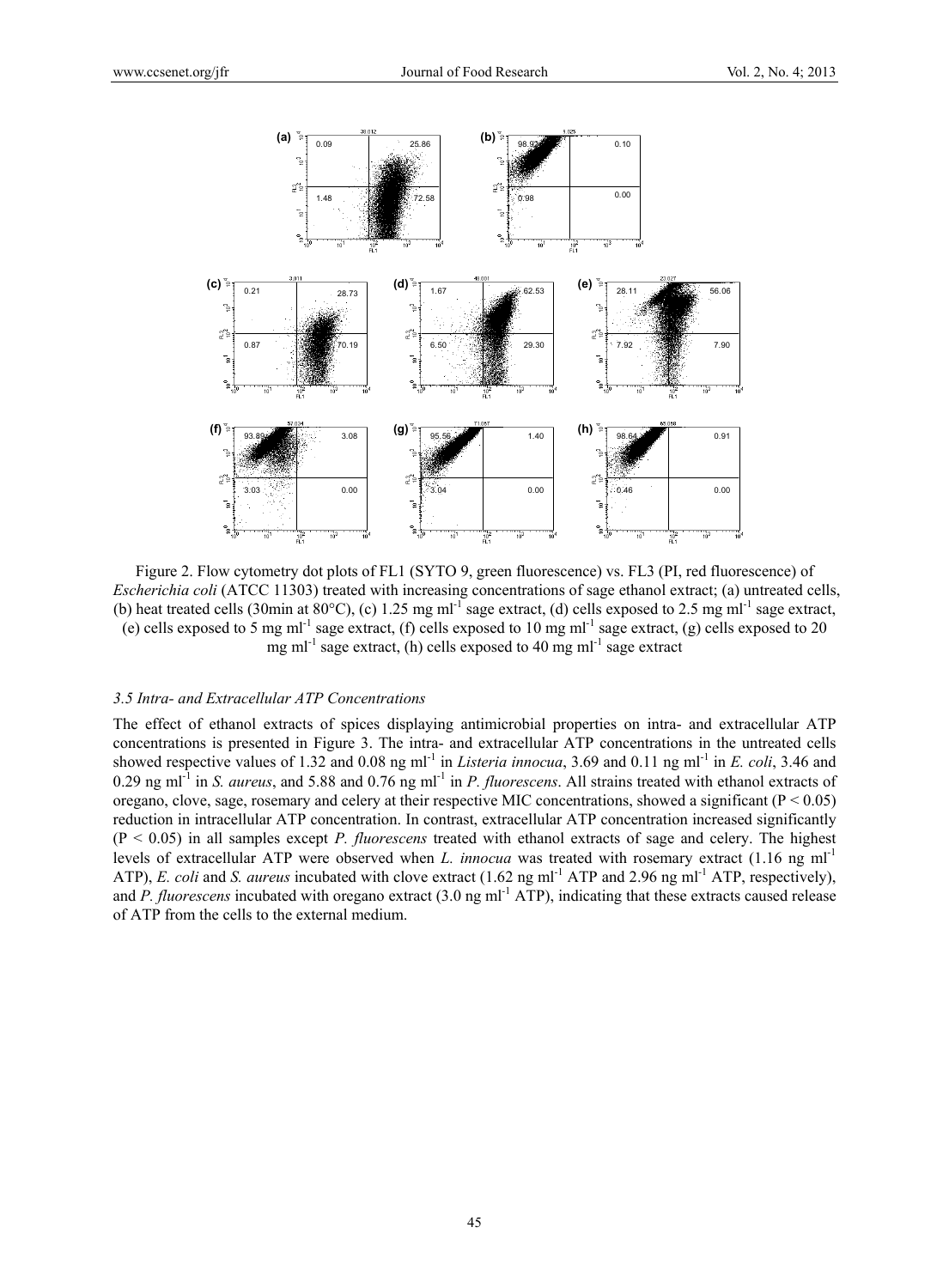

Figure 3. Effect of ethanol extracts of herbs and spices on intracellular and extracellular ATP concentrations of (a) *Listeria innocua* (ATCC 33090), (b) *Escherichia coli* (ATCC 11303), (c) *Staphylococcus aureus*, (d) *Pseudomonas fluorescens.* Solid bars represent intracellular ATP, and striped bars represent extracellular ATP. Error bars indicate S.D.

### *3.6 Synergy Studies*

Combinations of ethanol extracts displaying strong antimicrobial properties were assessed for synergistic/antagonistic activities. The FIC indices of ethanol extracts displaying antimicrobial properties are shown in Table 3. With reference to FIC scale, none of the combinations displayed a synergistic effect (FIC<sub>index</sub>< 0.5) against any of the bacteria tested, however, some additive effects (0.5  $\leq$  FIC<sub>index</sub>  $\leq$  1) were noted in combinations containing oregano. Oregano combined with rosemary or sage had an additive effect against *L. innocua* and *S. aureus*. However, additive effects could not be observed against *E. coli* or *P. fluorescens*. Antagonistic effects were not observed for any of the combinations.

| Extract combinations  | FIC indices (Mean $\pm$ S.D.) |                 |                 |                 |  |  |  |  |  |
|-----------------------|-------------------------------|-----------------|-----------------|-----------------|--|--|--|--|--|
|                       | L. innocua                    | E. coli         | S. aureus       | P. fluorescens  |  |  |  |  |  |
| Oregano $+$ sage      | $1.00 \pm 0.00$               | $1.22 \pm 0.21$ | $0.94 \pm 0.13$ | $1.38 \pm 0.14$ |  |  |  |  |  |
| $O$ regano + rosemary | $0.94 \pm 0.13$               | $1.31 \pm 0.13$ | $0.88 \pm 0.14$ | $1.25 \pm 0.20$ |  |  |  |  |  |
| Oregano + clove       | $1.25 \pm 0.20$               | $1.09 \pm 0.06$ | $1.09 \pm 0.06$ | $1.13 \pm 0.10$ |  |  |  |  |  |
| Oregano + celery      | $1.16 \pm 0.12$               | $1.50 \pm 0.00$ | $1.28 \pm 0.16$ | $1.75 \pm 0.29$ |  |  |  |  |  |
| $Sage + rosemary$     | $1.25 \pm 0.18$               | $1.25 \pm 0.18$ | $1.31 \pm 0.24$ | $1.50 \pm 0.00$ |  |  |  |  |  |
| $Sage + clove$        | $1.19 \pm 0.13$               | $1.38 \pm 0.14$ | $1.28 \pm 0.16$ | $1.31 \pm 0.13$ |  |  |  |  |  |
| $Sage + celery$       | $1.44 \pm 0.13$               | $1.31 \pm 0.24$ | $1.19 \pm 0.24$ | $1.78 \pm 0.44$ |  |  |  |  |  |
| $Clove + rosemary$    | $1.13 \pm 0.00$               | $1.19 \pm 0.13$ | $1.31 \pm 0.13$ | $1.31 \pm 0.13$ |  |  |  |  |  |
| $Clove + celery$      | $1.38 \pm 0.14$               | $1.63 \pm 0.43$ | $1.63 \pm 0.25$ | $1.69 \pm 0.38$ |  |  |  |  |  |
| $Rosemary + celery$   | $1.50 \pm 0.35$               | $1.66 \pm 0.43$ | $1.44 \pm 0.13$ | $1.63 \pm 0.25$ |  |  |  |  |  |

Table 3. FIC indices of active' herb and spice extracts combinations against *Listeria innocua* (ATCC 33090), *Escherichia coli* (ATCC 11303), *Staphylococcus aureus* and *Pseudomonas fluorescens*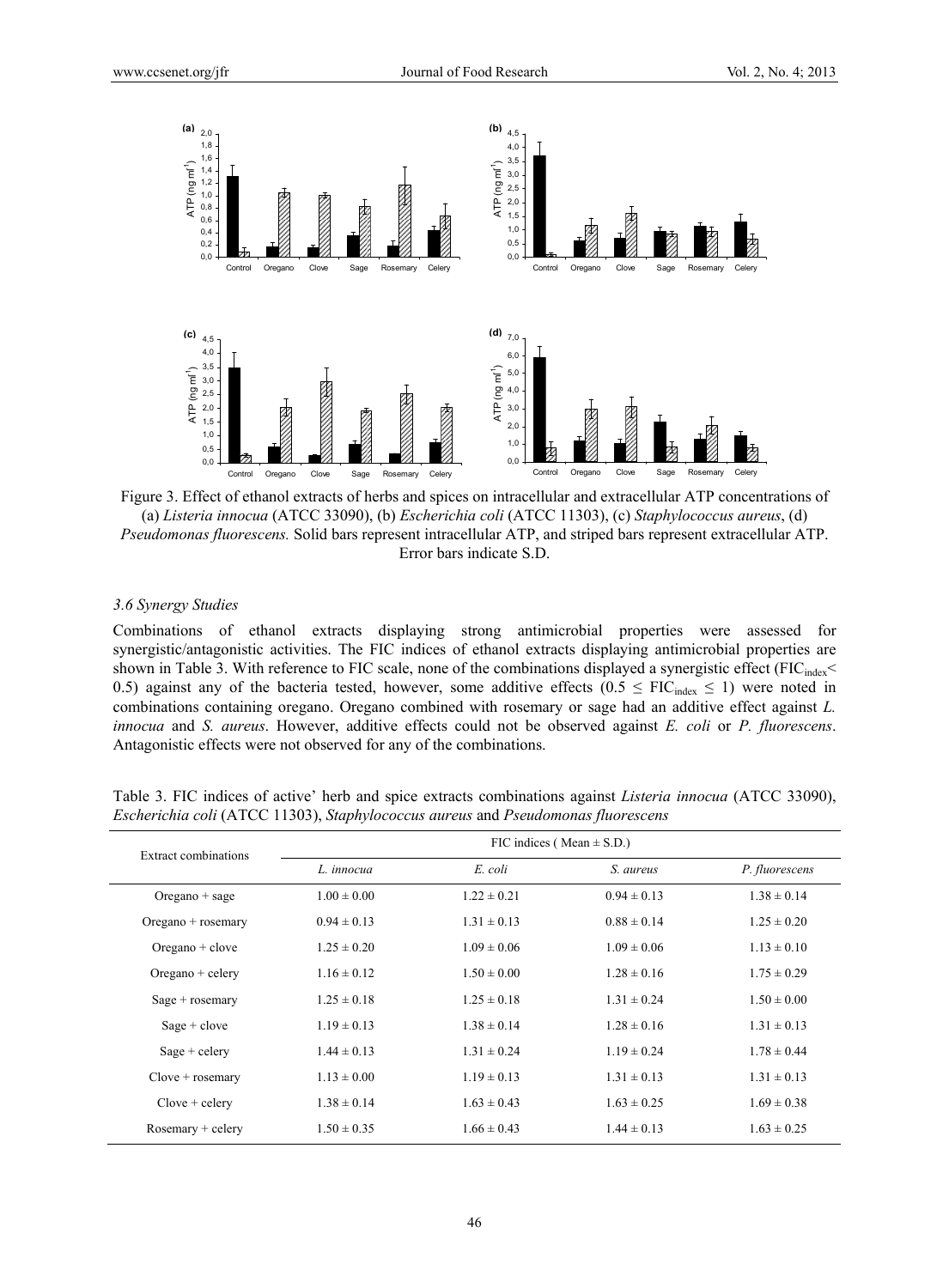#### **4. Discussion**

The type of solvent used to extract herbs and spices appeared to have a major impact on their antimicrobial activity. Generally, extraction of herbs and spices with ethanol and hexane resulted in a product with greater overall antimicrobial activity than extraction with water, as aqueous extracts of all the herbs and spices displayed little or no antimicrobial activity against any of the bacteria tested. This is probably due to the fact that, although the solvents were removed from extracts by evaporation, different chemical compounds were extracted using various solvents, and most of the components with antimicrobial properties are aromatic or saturated organic compounds which are generally more soluble in solvents such as ethanol or methanol (Cowan, 1999). In another study, on antimicrobial activity of Australian herbs, water, ethanol and hexane were also the solvents used for extraction, and it was observed that the aqueous extracts displayed little or no antimicrobial activity (Dupont, Caffin, Bhandari, & Dykes, 2006). Similarly Weerakkody et al. (2010) observed that water extracts of oregano and rosemary had little or no antimicrobial activity compared to ethanol or hexane extracts. On the other hand, Sofia et al. (2007) reported that water extracts of mustard, cinnamon, garlic and clove had good inhibitory activities against *E. coli* and *S. aureus*, with MICs in the range of 5-30 mg  $ml<sup>-1</sup>$ . In the present study aqueous extracts over a similar concentration range displayed weak/moderate antimicrobial properties for mustard, cinnamon, garlic and clove, with only 50% growth inhibition noted. However, Sofia et al. (2007), used fresh or dried herbs and spices mixed with distilled water, which was not removed further, while in the present study water was evaporated at 70 °C. Therefore, it is possible that heating may have inactivated some compounds displaying antimicrobial properties, resulting in extracts with lower activities. Indeed, some studies have reported that garlic subjected to autoclaving or heat treatment at 100°C for 20 min, resulted in a complete destruction of inhibitory components (Sato, Terao, & Honma, 1990). In the present study unheated water was used in the extraction of aqueous extracts, and this process is unlikely to have extracted any of the essential oil components (Dupont et al., 2006). Interestingly, in case of garlic, and onion, some antibacterial activity was observed for aqueous but not for ethanol or hexane extracts. Therefore, these results suggest that some water soluble compounds displaying some moderate antimicrobial activities were present in these extracts. More specifically, garlic and onion on crushing were previously found to generate the principal bioactive compound, allicin, through enzymatic conversion of alliin (Ellmore & Feldberg, 1994) and its antimicrobial properties have been well documented.

In this study ethanol and hexane extracts of oregano, clove, sage, rosemary and celery proved to be the most effective against four food-borne bacteria tested. A number of studies have been published on the antimicrobial activities of plant extracts and essential oils against different types of food-borne bacteria (Burt & Reinders, 2003; Hammer, Carson, & Riley, 1999; Moreira, Ponce, del Valle, & Roura, 2005). However, direct comparison of results obtained in various studies is problematic due to a number of factors such as variability in composition of plant extracts as a result of local climatic and environmental conditions, low number of herb and spice samples tested, differences in experimental design including inoculum size, growth phase, strain susceptibility, and culture medium used (Cosentino et al., 1999). Moreover, in many publications the agar disc diffusion method was used to screen antimicrobial potency of plant extracts or essential oils, which should be treated rather as preliminary, qualitative data only (Smith-Palmer, Stewart, & Fyfe, 1998). Nonetheless, a number of previous studies have shown that oregano, clove, rosemary and sage extracts or essential oils displayed the strongest and most consistent inhibitory effects against food-borne bacteria among many herbs and spices tested (Kalemba & Kunicka, 2003; Smith-Palmer et al., 1998; Zaika, 1988). Similar to our results, Zhang et al. (2009) found that ethanol extracts of clove and rosemary displayed significant inhibitory properties against *Escherichia coli*, *Pseudomonas fluorescens* and *Listeria monocytogenes*, when tested at 5-80 mg ml-1. Weerakkody et al. (2010) reported that ethanol or hexane extracts of oregano and rosemary strongly inhibited the growth of *S. aureus*, *Escherichia coli* and *Listeria monocytogenes*, with similar MIC values to those found in the present study. Pandit and Shelef (1994) studied the inhibitory properties of 18 spices and found that clove and rosemary had the highest activity, and that similar to our results ethanol extract of rosemary was listericidal at 5 mg  $ml^{-1}$ . Sage extracts and oils were also reported to exhibit significant antibacterial activity against *E. coli*, *S. aureus* and *Listeria* spp. (Sagdic, Karahan, Ozcan, & Ozkan, 2003; Yasar, Sagdic, & Kisioglu, 2005).

On the other hand, celery preparations are not frequently included in antimicrobial screening studies, and limited data concerning bioactivity of this plant exist (Dostbil, 2007). Interestingly, in this study, ethanol and hexane extracts of celery displayed relatively strong antimicrobial properties against all strains tested, with MIC levels comparable to that of celery essential oil reported previously (Hammer et al., 1999). This spice could be particularly useful in extending shelf-life of food products due to its wide range of applications, as celery fruit (seed) extracts are extensively used as flavouring ingredients in various types of products, including soups,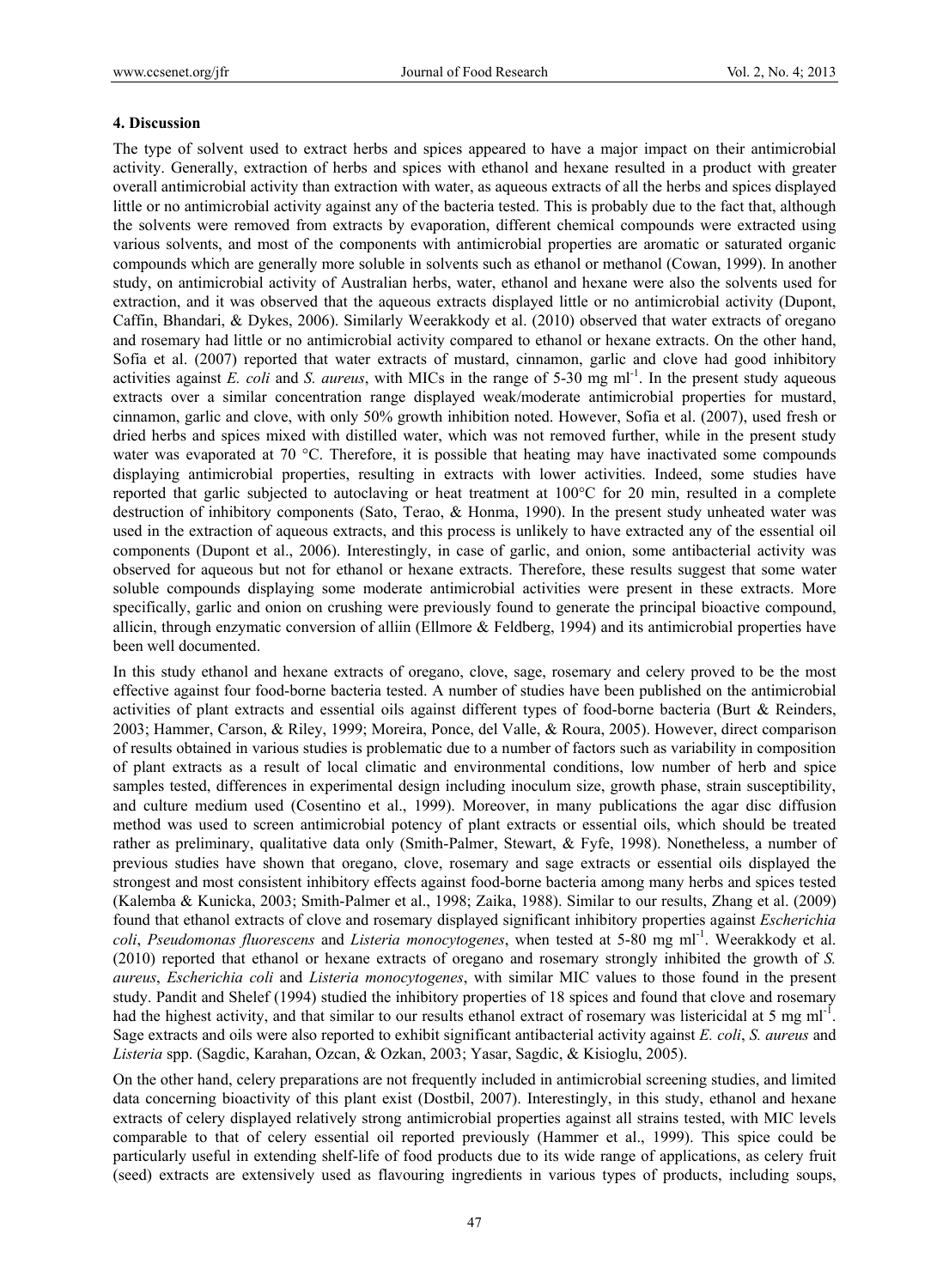gravies, meat products, frozen dairy desserts, baked goods, candies, puddings, sauces, relishes, snack foods, and beverages (Momin & Nair, 2000).

Many previous studies have demonstrated significant inhibitory activities of thyme and cinnamon (Burt & Reinders, 2003; Oussalah, Caillet, Saucier, & Lacroix, 2006; Smith-Palmer et al., 1998). In contrast, we found that extracts of these seasonings displayed only 50% growth reduction in the tested range of concentrations indicating weak antibacterial activities. As mentioned before, this could probably be due to a number of reasons, the main one being variability in composition resulting from different sources of origin or harvesting seasons (McGimpsey et al., 1994). Indeed, Oussalah et al. (2006) studied the antimicrobial properties of essential oils of several thyme species and found that despite a common botanical origin, the chemical composition and antimicrobial activity varied considerably. Moreover, antimicrobial properties can differ significantly within the same herb or spice species as the proportions of individual components in essential oils of plants are affected by genotype (Arrebola, Navarro, Jimenez, & Ocana, 1994). In agreement with our results, extracts and essential oils of aniseed, black pepper, white pepper, paprika, fennel and dill have been found to be inactive against anumber of food spoilage and pathogenic bacteria (Hammer et al., 1999; Sagdic et al., 2003; Smith-Palmer et al., 1998; Weerakkody et al., 2010).

The microdilution broth method is very useful for determination of the MIC of an antimicrobial compound. However, one of the major problems with the use of turbidimetric analysis to determine MIC values is the minimal range of detection. A bacterial culture with a concentration of  $10^6$ - $10^7$  CFU ml<sup>-1</sup> is needed for the spectrophotometer to record a meaningful reading. Thus, in many cases an actively growing culture may be undetected with no increase in absorbance using a spectrophotometer (Kim, Marshall, & Wei, 1995). Therefore, kill-time studies were performed to gain a better insight on bacteriostatic or bactericidal effects of the most potent ethanol extracts. Ethanol extracts of oregano and clove used in the present study appeared to be particularly effective, as bactericidal effects were observed at MICs already after 1 h of exposure, and were maintained during 24 h for both Gram-positive and Gram-negative bacteria. In accordance with our results, Moreira et al. (2005) reported that clove essential oil used at MIC level against *E. coli* exerted its maximum bactericidal effect after 15 min and its action was maintained during 20 h of incubation. On the other hand, in this study, extracts of sage or celery in most cases exerted bacteriostatic activity against Gram-positive bacteria, while levels of Gram-negative bacteria slightly increased over a 24 h period, indicating that periodic sampling of cultures exposed to extracts should be performed in addition to turbidimetric measurements to determine bacterial survival.

In the present study, data indicates that both Gram-positive and Gram-negative bacteria were affected by the plant extracts tested. However, Gram-positive strains were somewhat more sensitive when treated with herb or spice preparations. This finding is consistent with previous studies on a range of herbs and spices (Farag, Daw, Hewedi, & El-Baroty, 1989; Shan et al., 2007) and may be mainly related to differences in cell wall structure and the outer membrane arrangement between Gram-positive and Gram-negative bacteria. Gram-negative bacteria possess a hydrophilic outer membrane rich in lipopolysaccharide molecules, which serves as a penetration barrier towards macromolecules (Nikaido, 1996). Although this explanation is widely accepted, and true for many essential oils, some researchers have stated that the Gram distinction may have little relation to growth inhibition (Kotzekidou, Giannakidis, & Boulamatsis, 2008) and some herbs and spices are equally effective against both groups of bacteria, one of them being clove (Kim et al., 1995), which was also observed in our study. However, the outer membrane is not completely impermeable as there are porin proteins present in this layer that can create channels large enough to allow restricted passage of molecules with a molecular mass below 600 Da, such as substituted phenolics in herb and spice extracts and essential oils, allowing their slow penetration into the periplasmic space and the cytoplasmic membrane (Abee, Krockel, & Hill, 1995). Thus it is possible that over a longer contact time the active compounds present in oleoresins and essential oils would have the same effect on Gram-negative and Gram-positive bacteria (Deans & Ritchie, 1987).

The total phenolic data are also difficult to compare directly, due to differences in extraction methods, using different solvents or assay methods. Nonetheless, similar levels of total phenols have been reported for some spice extracts in previous studies (Ozkan, Sagdic, Ekici, Ozturk, & Ozcan, 2007). Shan et al. (2007) also observed that significantly higher amounts of total phenols were extracted from rosemary using ethanol than using hexane. There are contradictory reports concerning the relationship between the antimicrobial activity and total phenolic content in herb and spice preparations. Many studies claim that phenolic substances present in herbs and spices may be responsible for antimicrobial activity (Kim et al., 1995). Shan et al. (2007) reported that antibacterial activity of selected dietary spice and medicinal extracts was closely related to the concentration of phenolic compounds. In contrast, Weerakkody et al. (2010) found that this relationship was weak. In the present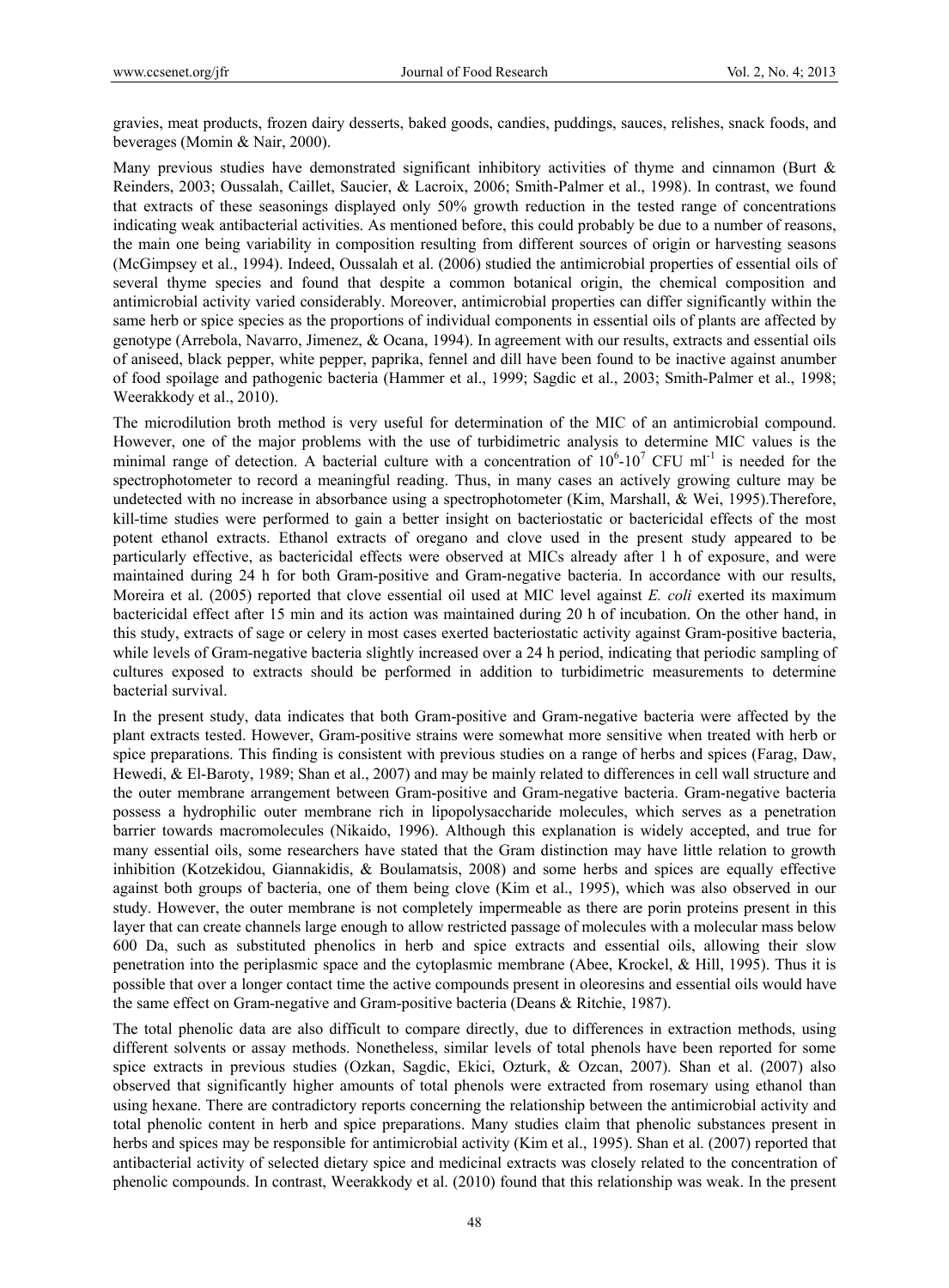study, extracts with relatively high total phenolic content ( $>100$ mg GAE g<sup>-1</sup> extract) displayed the strongest antimicrobial properties against all bacterial strains tested, while spices such as white pepper or paprika with low total phenolic content did not show any inhibitory properties. Indeed, studies on isolated components of essential oils and extracts confirmed that the highest antibacterial activity was reported for phenols -carvacrol, eugenol, thymol (Dorman & Deans, 2000). Thus, extracts with phenols as their main compounds display the broadest spectrum of activity against microorganisms (Kalemba & Kunicka, 2003). These include oregano containing carvacrol and thymol, and clove with eugenol as the main constituent, followed by rosemary and sage containing rosmarinic acid and other phenolic acids, as well as carnosol, rosmanol and carnosic acids as phenolic diterpenes (Collins & Charles, 1987; Santos-Gomes, Seabra, Andrade, & Fernandes-Ferreira, 2002).

On the other hand, ethanol and hexane extracts of celery with low phenolic contents still possessed relatively strong antimicrobial properties. Similarly, Weerakkody et al. (2010) reported that some herb and spice extracts with low phenolic content, were more inhibitory against some bacterial strains than those containing high levels of phenols. Therefore, this data suggests that although antimicrobial activities of some spices might be attributed to their phenolic compounds, there may be other substances in addition to the phenolics, responsible for the antibacterial properties. Indeed, Misic et al. (2008) studied antimicrobial properties of celery fruit isolates, and reported that preparations characterized by higher concentrations of the main aromatic compounds sedanenolide, sedanolide and 3-n-butylphthalide showed stronger antimicrobial activities against the tested bacteria.

It is generally accepted that aromatic and phenolic compounds exert their antimicrobial activities at the cytoplasmic membrane by changes in its structure and function (Sikkema, Debont, & Poolman, 1995). As plant extracts and essential oils contain dozens of different phytochemicals, it may involve multiple modes of action against bacteria (Lambert et al., 2001). These activities include: interference with the phospholipid bilayer of the cell membrane leading to increase in permeability and leakage of cellular components, impairment of enzymatic mechanisms for energy production and metabolism, disruption of the proton motive force, destruction or inactivation of genetic material (Cox et al., 1998; Kim et al., 1995; Ultee, Bennik, & Moezelaar, 2002), with some mechanisms following on as a consequence of other mechanisms (Shan et al., 2007). In this study, the effects of herb and spice extracts on membrane function were evaluated using differential staining with FCM analysis. Clear differences in cytometric profiles of viable/intact and permeabilized/damaged sub-populations were noted during treatments with ethanolic extracts of sage, oregano, clove, rosemary and celery. Our results indicate that selected herb and spice extracts displayed antimicrobial activity with consequent damage to bacterial cell membranes in *Listeria innocua*, *Staphylococcus aureus*, *Escherichia coli* and *Pseudomonas fluorescens*. Moreover, FCM analysis demonstrated that the extent of membrane damage was dependent on concentration of spice and herb extractused. To our knowledge, there are few reports showing the effects on cell membrane permeability using FCM of food-borne bacteria subjected to treatment with herb and spice extracts or essential oils. In a study on antimicrobial activity of oregano essential oil against *Listeria monocytogenes*, FCM analysis coupled with fluorescent staining revealed that membrane disintegration was the primary inactivation mechanism (Paparella et al., 2008). In another study on antibacterial potential of eugenol and carvacrol, the main antimicrobial components of clove and oregano against both Gram-positive and Gram-negative bacteria, it was observed that at bactericidal concentrations the primary mechanism of action of eugenol and carvacrol is disruption of the cytoplasmic membrane, which increases its non-specific permeability (Gill & Holley, 2006). Our results showed that flow cytometry can be a very useful additional technique to traditional methods to evaluate the effects of herb and spice extracts on food spoilage and pathogenic bacteria. Moreover, as FCM is a rapid and sensitive method, it is capable of generating data on the extent of heterogeneity within a population, making it attractive analytical technique for design of effective antimicrobial systems for application in food industry.

Our results showed that upon treatment with herb and spice extracts the concentration of intracellular ATP decreased in all samples against all bacterial strains tested, while the concentration of extracellular ATP increased in all cases except for *P. fluorescens* treated with celery or sage extracts. This is in agreement with previous studies investigating mechanisms of antimicrobial action of essential oils of herbs and spices (Caillet et al., 2005; Lacroix, Caillet, & Shareck, 2009; Turgis, Han, Caillet, & Lacroix, 2009), and indicates that the increase in extracellular ATP in the presence of herb and spice extracts is at least partially due to intracellular ATP leakage outside the cell, possibly as a consequence of cell envelope disruption by the antimicrobial compounds (Caillet et al., 2005). However, when *P. fluorescens* was treated with celery or sage extracts, there was no correlation between the intra- and extracellular ATP concentrations, as extracellular ATP concentration remained at the same level as the untreated sample, despite the reduction in intracellular ATP level. This phenomenon was previously observed by Ultee et al. (1999) when *Bacillus cereus* was treated with carvacrol,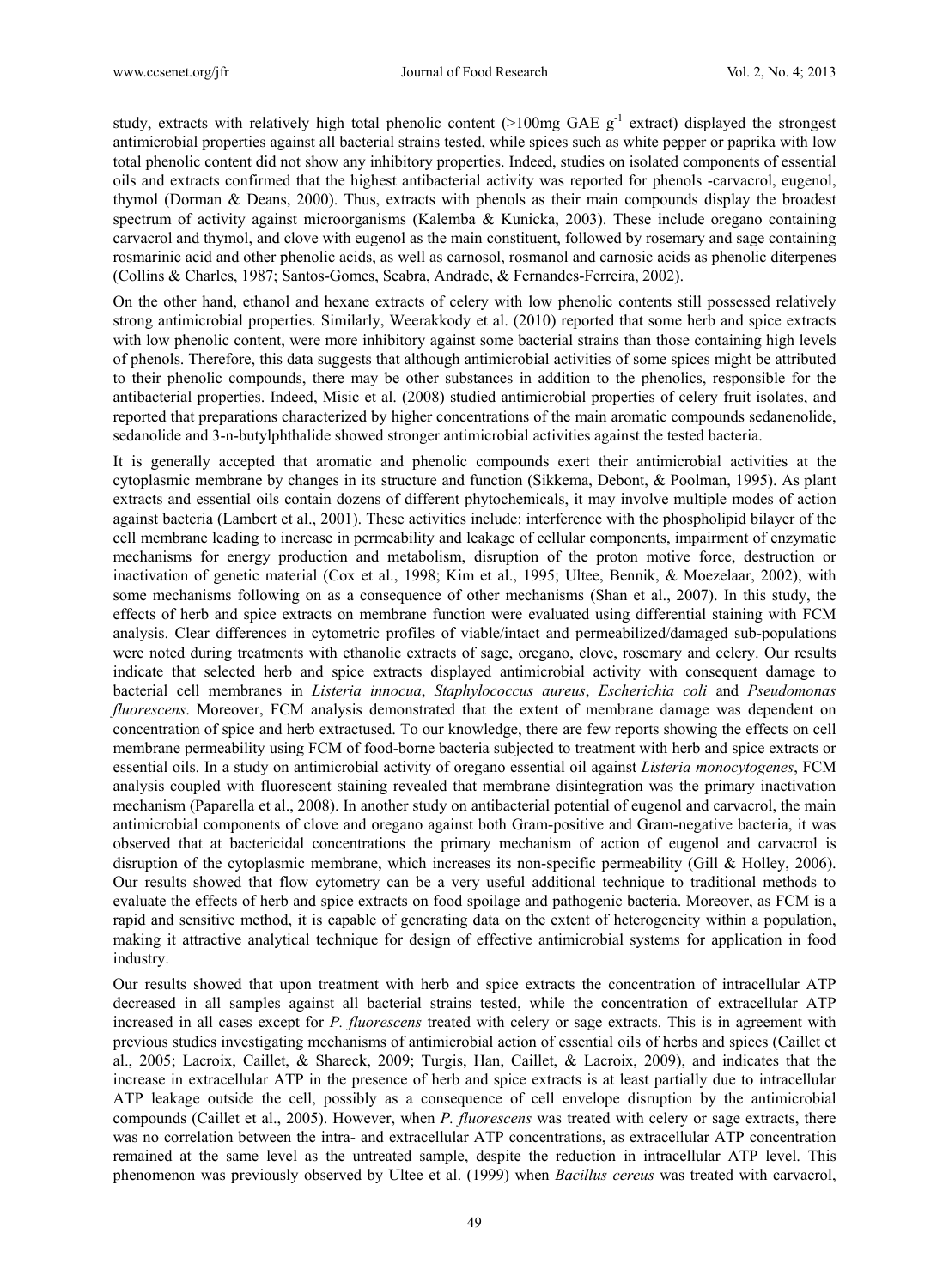who suggested that depletion of the internal ATP pool resulted from a reduced rate of ATP synthesis or increased ATP hydrolysis, rather than from disruption of the cell membrane. As intracellular ATP may be strongly reduced in presence of a weak ATP efflux it can be concluded that it is partially hydrolysed inside the treated cells (Caillet et al., 2005). However, in contrast to these researchers, Helander et al. (1998) reported that carvacrol and thymol decreased the intracellular ATP pool of *E. coli* and increased extracellular ATP concentration, indicating disruptive action on the cytoplasmic membrane. *P. fluorescens* was found to be the most resistant strain to the action of herb and spice extracts, and it is therefore possible that the contact time of 30 min applied in this experiment, may not have been sufficient to cause damage to the bacterial membrane and hence no changes in extracellular ATP pool could be observed. The results of this study are consistent with flow cytometry analysis revealing that the cell membrane structures were impaired by spice and herb active extracts, and indicate that the intracellular ATP was probably leaked through compromised membranes.

Some studies reported that the whole essential oils or extracts have a greater activity than the major components mixed together (Gill, Delaquis, Russo, & Holley, 2002; Lambert et al., 2001) and it was suggested that minor components are critical to antimicrobial activity and may have a synergistic effect or potentiating influence (Burt, 2004). In this study, no synergy according to FIC indices was observed for any of extract combinations, however oregano combined with sage or rosemary exerted some additive effects against *L. innocua* and *S. aureus*. As the antimicrobial properties of herb and spice derived preparations depend not only on chemical composition but also on the lipophilic properties and water solubility, combinations of various compounds may have contributed to the observed additive effects (Gutierrez, Barry-Ryan, & Bourke, 2008). Gutierrez et al. (2008) tested efficacy of essential oils in combinations using the same method, and found no synergy but only some additive effects when oregano was combined with rosemary and sage against *B. cereus*, while oregano in combination with thyme, marjoram or basil showed additive effects against *E. coli*, *P. aeruginosa*, or *B. cereus*. These authors also suggested that, as the plant essential oils or extracts possess similar compositions, their combinations may exhibit an additive rather than a synergistic effect. However, the magnitude of synergistic interactions between the mixtures of extracts and essential oils or their individual components, also reported previously seems to be too low to be of any practical importance (Kalemba & Kunicka, 2003). In contrast, strong synergistic inhibitory effects have been observed between herb and spice extracts or essential oils and some food additives, such as salt, sucrose and low pH (Kivanc & Akgäul, 1988). Therefore, combinations of extracts with other preservation methods might yield stronger synergistic effects.

While there are many studies on the antimicrobial effects of spice extracts, these have been usually conducted for one or a number of herbs and spices and extracted using a single type of solvent. These various studies are difficult to compare directly due to differences in experimental design including method of extract preparation, temperature of solvent removal, inoculum size, growth phase, strain susceptibility, culture medium used, etc. In contrast, the present study is systematic and has provided directly comparable quantitative antimicrobial data for 90 extracts prepared with solvents of various polarity and indicate that crude extracts of selected herbs and spices, possess *in vitro* activity against food spoilage and pathogenic bacteria. Ethanol extracts of oregano, clove, rosemary, sage and celery displayed bactericidal or bacteriostatic activities with consequent damage to bacterial cell membranes of both Gram-positive and Gram-negative bacteria which was also confirmed by flow cytometry (FCM). In the light of trends towards selection of natural antimicrobial compounds, some of these extracts have the potential to extend the shelf-life or improve the safety of foods including ready meals with reduced salt content. However, antimicrobial activity of spice derived preparations has been reported to diminish within food systems (Kotzekidou et al., 2008). Therefore, further studies on the efficacy of these extracts in a range of ready meal products as well as evaluation of potential interactions of antimicrobial compounds with components of food matrices such as fats, carbohydrates, proteins, pH are warranted.

### **Acknowledgments**

This work was funded by the Department of Agriculture, Fisheries and Food under Food Institutional Research Measure (National Development Plan).

### **References**

- Abee, T., Krockel, L., & Hill, C. (1995). Bacteriocins: modes of action and potentials in food preservation and control of food poisoning. *International Journal of Food Microbiology, 28*(2), 169-185. http://dx.doi.org/10.1016/0168-1605(95)00055-0
- Arrebola, M. L., Navarro, M. C., Jimenez, J., & Ocana, F. A. (1994). Yield and composition of the essential oil of *Thymus serpylloides* subsp *serpylloides*. *Phytochemistry, 36*(1), 67-72. http://dx.doi.org/10.1016/S0031-9422(00)97014-6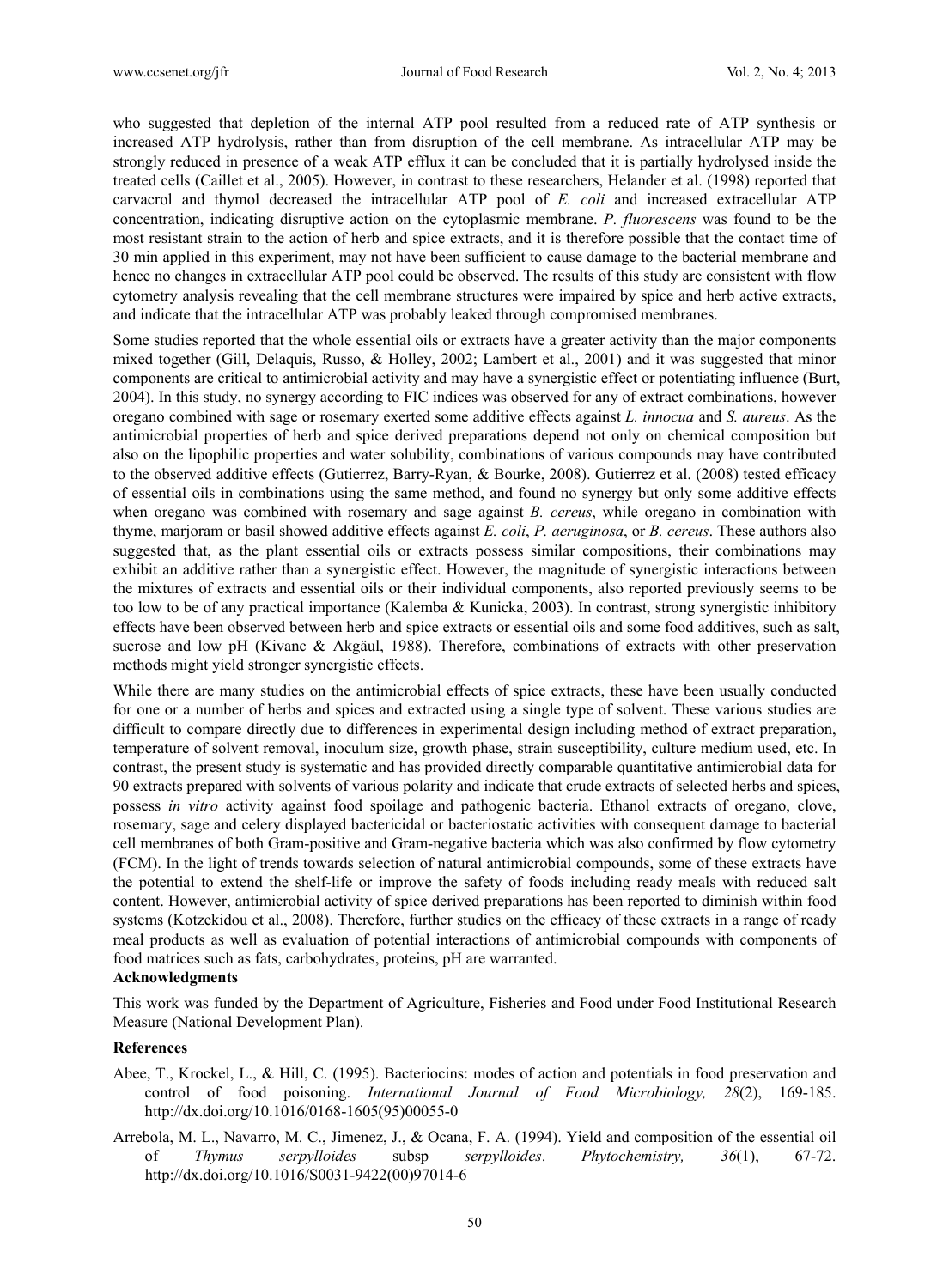- Bonapace, C. R., White, R. L., Friedrich, L. V., & Bosso, J. A. (2000). Evaluation of antibiotic synergy against *Acinetobacter baumannii*: a comparison with Etest, time-kill, and checkerboard methods. *Diagnostic Microbiology and Infectious Disease, 38*(1), 43-50. http://dx.doi.org/10.1016/S0732-8893(00)00163-2
- Burt, S. (2004). Essential oils: their antibacterial properties and potential applications in foods a review. *International Journal of Food Microbiology, 94*(3), 223-253. http://dx.doi.org/10.1016/j.ijfoodmicro.2004.03.022
- Burt, S. A., & Reinders, R. D. (2003). Antibacterial activity of selected plant essential oils against *Escherichia coli* O157 : H7. *Letters in Applied Microbiology, 36*(3), 162-167. http://dx.doi.org/10.1046/j.1472-765X.2003.01285.x
- Caillet, S., Shareck, F., & Lacroix, M. (2005). Effect of gamma radiation and oregano essential oil on murein and ATP concentration of *Escherichia coli* O157: H7. *Journal of Food Protection, 68*(12), 2571-2579.
- Collins, M. A., & Charles, H. P. (1987). Antimicrobial activity of carnosol and ursolic acid: two anti-oxidant constituents of *Rosmarinus officinalis* L. *Food Microbiology, 4*(4), 311-315. http://dx.doi.org/10.1016/S0740-0020(87)80005-9
- Cosentino, S., Tuberoso, C. I. G., Pisano, B., Satta, M., Mascia, V., Arzedi, E., & Palmas, F. (1999). In-vitro antimicrobial activity and chemical composition of Sardinian *Thymus* essential oils. *Letters in Applied Microbiology, 29*(2), 130-135. http://dx.doi.org/10.1046/j.1472-765X.1999.00605.x
- Cowan, M. M. (1999). Plant products as antimicrobial agents. *Clin. Microbiol. Rev., 12*(4), 564-582.
- Cox, S. D., Gustafson, J. E., Mann, C. M., Markham, J. L., Liew, Y. C., Hartland, R. P.,… Wyllie, S. G. (1998). Tea tree oil causes K+ leakage and inhibits respiration in *Escherichia coli*. *Letters in Applied Microbiology, 26*(5), 355-358. http://dx.doi.org/10.1046/j.1472-765X.1998.00348.x
- Cronin, U. P., & Wilkinson, M. G. (2008). *Bacillus cereus* endospores exhibit a heterogeneous response to heat treatment and low-temperature storage. *Food Microbiology, 25*(2), 235-243. http://dx.doi.org/10.1016/j.fm.2007.11.004
- Deans, S. G., & Ritchie, G. (1987). Antibacterial properties of plant essential oils. *International Journal of Food Microbiology, 5*(2), 165-180. http://dx.doi.org/10.1016/0168-1605(87)90034-1
- Desmond, E. (2006). Reducing salt: A challenge for the meat industry. *Meat Science, 74*(1), 188-196. http://dx.doi.org/10.1016/j.meatsci.2006.04.014
- Dorman, H. J. D., & Deans, S. G. (2000). Antimicrobial agents from plants: antibacterial activity of plant volatile oils. *Journal of Applied Microbiology, 88*(2), 308-316. http://dx.doi.org/10.1046/j.1365-2672.2000.00969.x
- Dostbil, N. (2007). An investigation of antimicrobial activity of celery (*Apium graveolensis* L.). *Asian Journal of Chemistry, 19*(7), 5518-5522.
- Dupont, S., Caffin, N., Bhandari, B., & Dykes, G. A. (2006). In vitro antibacterial activity of Australian native herb extracts against food-related bacteria. *Food Control, 17*(11), 929-932. http://dx.doi.org/10.1016/j.foodcont.2005.06.005
- Ellmore, G. S., & Feldberg, R. S. (1994). Allin lyase localization in bundle sheaths of the garlic clove (*Allium sativum*). *American Journal of Botany, 81*(1), 89-94. http://dx.doi.org/10.2307/2445567
- Farag, R. S., Daw, Z. Y., Hewedi, F. M., & El-Baroty, G. S. A. (1989). Antibacterial activity of some Egyptian spices essential oils. *Journal of Food Protection, 52*, 665-667.
- Gill, A. O., Delaquis, P., Russo, P., & Holley, R. A. (2002). Evaluation of antilisterial action of cilantro oil on vacuum packed ham. *International Journal of Food Microbiology, 73*(1), 83-92. http://dx.doi.org/10.1016/S0168-1605(01)00712-7
- Gill, A. O., & Holley, R. A. (2006). Disruption of *Escherichia coli*, *Listeria monocytogenes* and *Lactobacillus sakei* cellular membranes by plant oil aromatics. *International Journal of Food Microbiology, 108*(1), 1-9. http://dx.doi.org/10.1016/j.ijfoodmicro.2005.10.009
- Gould, G. W. (1996). Methods for preservation and extension of shelf life. *International Journal of Food Microbiology, 33*(1), 51-64. http://dx.doi.org/10.1016/0168-1605(96)01133-6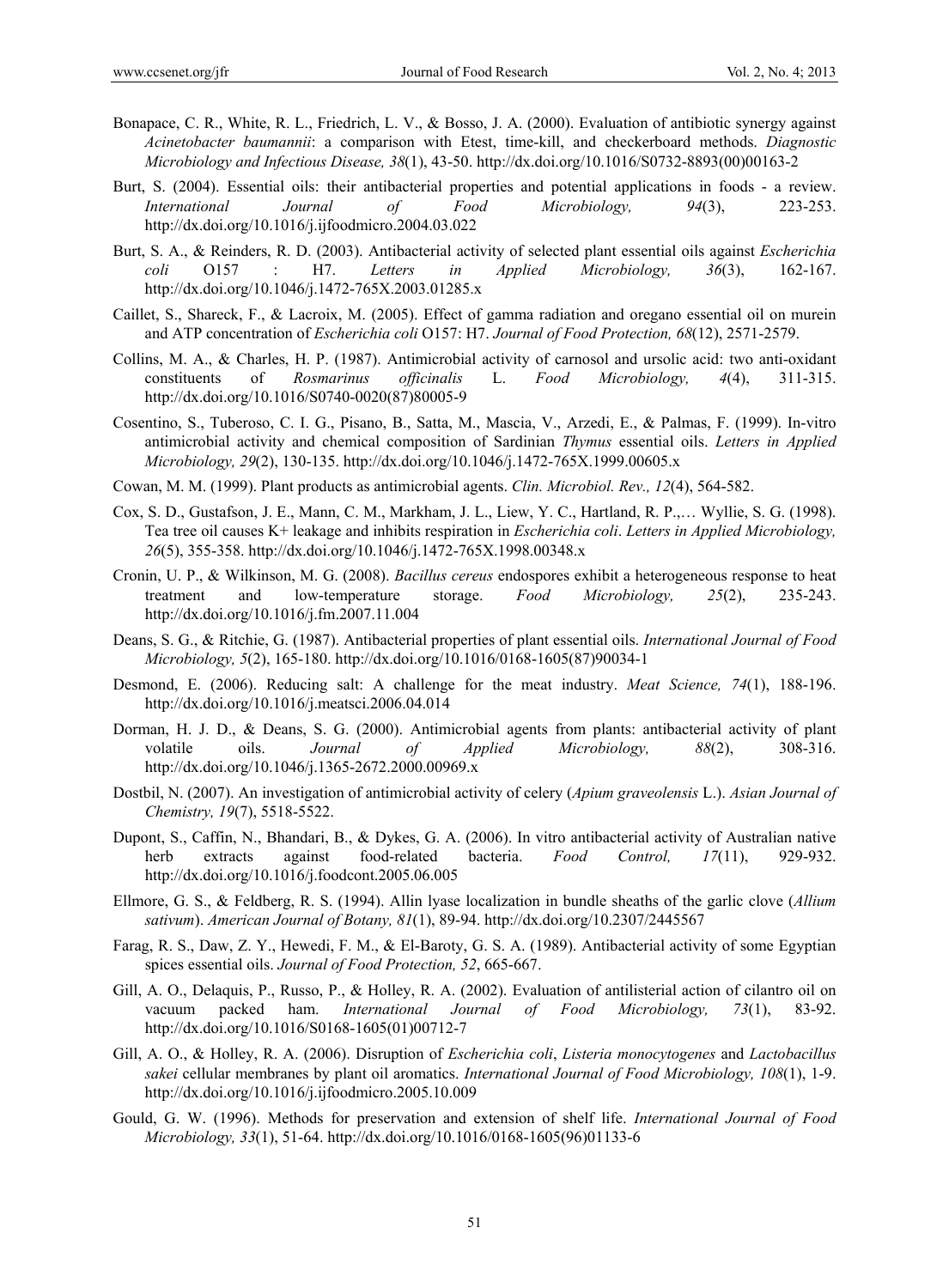- Gutierrez, J., Barry-Ryan, C., & Bourke, P. (2008). The antimicrobial efficacy of plant essential oil combinations and interactions with food ingredients. *International Journal of Food Microbiology, 124*(1), 91-97. http://dx.doi.org/10.1016/j.ijfoodmicro.2008.02.028
- Gutierrez, J., Barry-Ryan, C., & Bourke, P. (2009). Antimicrobial activity of plant essential oils using food model media: Efficacy, synergistic potential and interactions with food components. *Food Microbiology, 26*(2), 142-150. http://dx.doi.org/10.1016/j.fm.2008.10.008
- Hammer, K. A., Carson, C. F., & Riley, T. V. (1999). Antimicrobial activity of essential oils and other plant extracts. *Journal of Applied Microbiology, 86*(6), 985-990. http://dx.doi.org/10.1046/j.1365-2672.1999.00780.x
- Helander, I. M., Alakomi, H. -L., Latva-Kala, K., Mattila-Sandholm, T., Pol, I., Smid, E. J., … von Wright, A. (1998). Characterization of the action of selected essential oil components on Gram-negative bacteria. *Journal of Agricultural and Food Chemistry, 46*(9), 3590-3595. http://dx.doi.org/10.1021/jf980154m
- Kalemba, D., & Kunicka, A. (2003). Antibacterial and antifungal properties of essential oils. *Current Medicinal Chemistry, 10*(10), 813-829. http://dx.doi.org/10.2174/0929867033457719
- Kiessling, C. R., Cutting, J. H., Loftis, M., Kiessling, W. M., Datta, A. R., & Sofos, J. N. (2002). Antimicrobial resistance of food-related Salmonella isolates, 1999-2000. *Journal of Food Protection, 65*(4), 603-608.
- Kim, J., Marshall, M. R., & Wei, C. I. (1995). Antibacterial activity of some essential oil components against five foodborne pathogens. *Journal of Agricultural and Food Chemistry, 43*(11), 2839-2845. http://dx.doi.org/10.1021/jf00059a013
- Kivanc, M., & Akgäul, A. (1988). Effect of some essential oil components on the growth of food-borne bacteria and synergism with some food ingredients. *Flavour and Fragrance Journal, 3*(2), 95-98. http://dx.doi.org/10.1002/ffj.2730030209
- Kotzekidou, P., Giannakidis, P., & Boulamatsis, A. (2008). Antimicrobial activity of some plant extracts and essential oils against foodborne pathogens in vitro and on the fate of inoculated pathogens in chocolate. *LWT - Food Science and Technology, 41*(1), 119-127. http://dx.doi.org/10.1016/j.lwt.2007.01.016
- Lacroix, M., Caillet, S., & Shareck, F. (2009). Bacterial radiosensitization by using radiation processing in combination with essential oil: Mechanism of action. *Radiation Physics and Chemistry, 78*(7-8), 567-570. http://dx.doi.org/10.1016/j.radphyschem.2009.03.012
- Lai, P. K., & Roy, J. (Writers). (2004). Antimicrobial and chemopreventive properties of herbs and spices. *Current Medicinal Chemistry*: Bentham Science Publishers Ltd.
- Lambert, R. J. W., Skandamis, P. N., Coote, P. J., & Nychas, G. J. E. (2001). A study of the minimum inhibitory concentration and mode of action of oregano essential oil, thymol and carvacrol. *Journal of Applied Microbiology, 91*(3), 453-462. http://dx.doi.org/10.1046/j.1365-2672.2001.01428.x
- Lee, J. Y., Kim, Y. S., & Shin, D. H. (2002). Antimicrobial synergistic effect of linolenic acid and monoglyceride against *Bacillus cereus* and *Staphylococcus aureus*. *Journal of Agricultural and Food Chemistry, 50*(7), 2193-2199. http://dx.doi.org/10.1021/jf011175a
- McGimpsey, J. A., Douglas, M. H., Van Klink, J. W., Beauregard, D. A., & Perry, N. B. (1994). Seasonal variation in essential oil yield and composition from naturalized *thymus vulgaris* L. in New Zealand. *Flavour and Fragrance Journal, 9*(6), 347-352. http://dx.doi.org/10.1002/ffj.2730090613
- Meng, J., & Doyle, M. P. (1998). Emerging and evolving microbial foodborne pathogens. *Bulletin De L Institut Pasteur, 96*(3), 151-163. http://dx.doi.org/10.1016/S0020-2452(98)80010-9
- Misic, D., Zizovic, I., Stamenic, M., Asanin, R., Ristic, M., Petrovic, S. D., & Skala, D. (2008). Antimicrobial activity of celery fruit isolates and SFE process modeling. *Biochemical Engineering Journal, 42*(2), 148-152. http://dx.doi.org/10.1016/j.bej.2008.06.008
- Momin, R. A., & Nair, M. G. (2000). Mosquitocidal, nematicidal, and antifungal compounds from *Apium graveolens* L. seeds. *Journal of Agricultural and Food Chemistry, 49*(1), 142-145. http://dx.doi.org/10.1021/jf001052a
- Moreira, M. R., Ponce, A. G., del Valle, C. E., & Roura, S. I. (2005). Inhibitory parameters of essential oils to reduce a foodborne pathogen. *LWT-Food Science and Technology, 38*(5), 565-570. http://dx.doi.org/10.1016/j.lwt.2004.07.012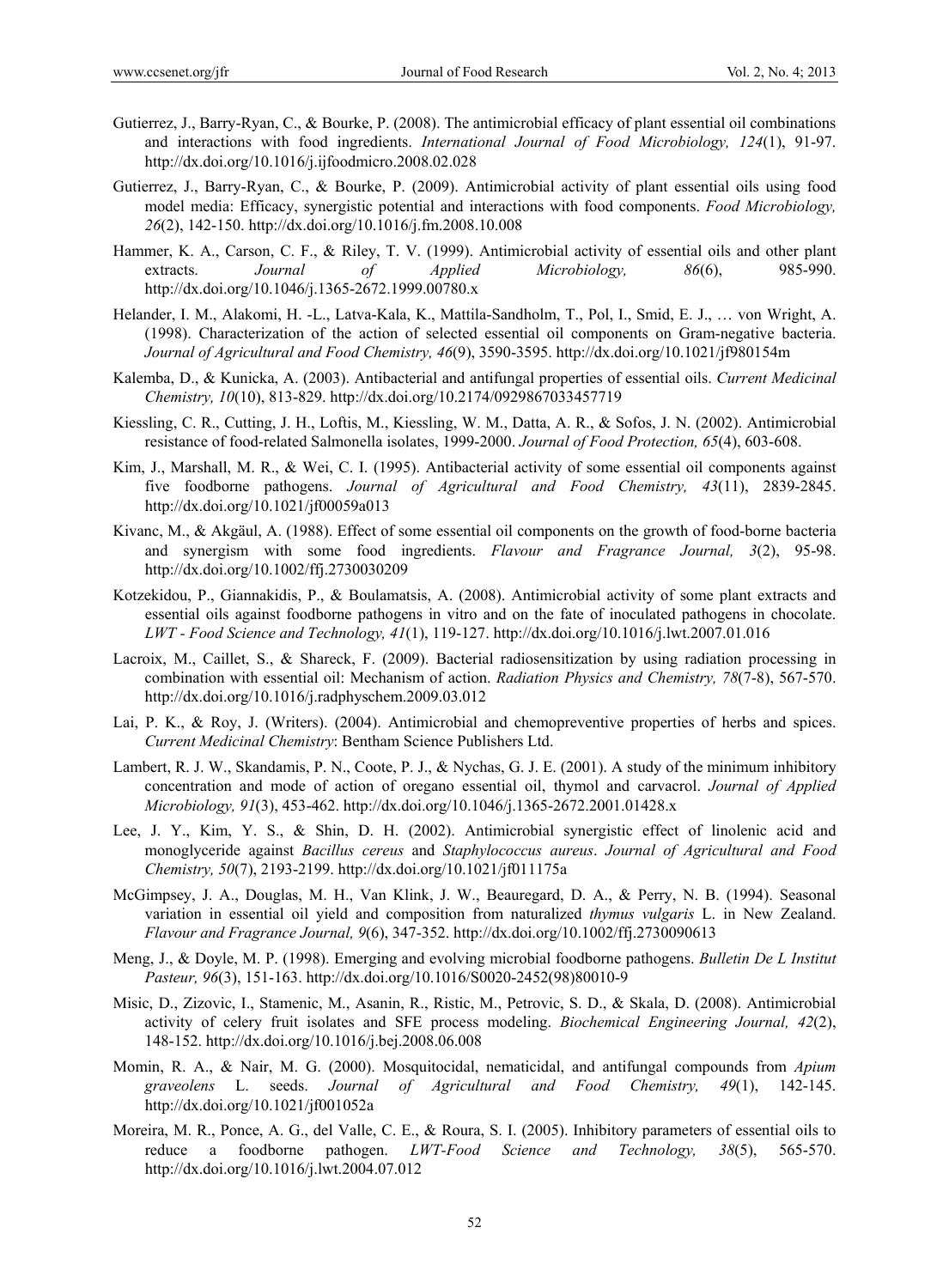- Moreno, S., Scheyer, T., Romano, C. S., & Vojnov, A. A. (2006). Antioxidant and antimicrobial activities of rosemary extracts linked to their polyphenol composition. *Free Radical Research, 40*(2), 223-231. http://dx.doi.org/10.1080/10715760500473834
- Nikaido, H. (1996). Outer membrane. In F. C. Neidhardt (Ed.), *Escherichia coli and Salmonella: Cellular and Molecular Biology* (Vol. 1). Washington, D.C.: American Society for Microbiology Press.
- Oussalah, M., Caillet, S., Saucier, L., & Lacroix, M. (2006). Antimicrobial effects of selected plant essential oils on the growth of a *Pseudomonas putida* strain isolated from meat. *Meat Science, 73*(2), 236-244. http://dx.doi.org/10.1016/j.meatsci.2005.11.019
- Ozkan, G., Sagdic, O., Ekici, L., Ozturk, I., & Ozcan, M. M. (2007). Phenolic compounds of *Origanum sipyleum* L. extract, and its antioxidant and antibacterial activities. *Journal of Food Lipids, 14*(2), 157-169. http://dx.doi.org/10.1111/j.1745-4522.2007.00077.x
- Pandit, V. A., & Shelef, L. A. (1994). Sensitivity of *Listeria monocytogenes* to rosemary (*Rosmarinus officinalis* L.). *Food Microbiology, 11*(1), 57-63. http://dx.doi.org/10.1006/fmic.1994.1008
- Paparella, A., Taccogna, L., Aguzzi, I., Chaves-López, C., Serio, A., Marsilio, F., & Suzzi, G. (2008). Flow cytometric assessment of the antimicrobial activity of essential oils against *Listeria monocytogenes*. *Food Control, 19*(12), 1174-1182. http://dx.doi.org/10.1016/j.foodcont.2008.01.002
- Sagdic, O., Karahan, A. G., Ozcan, M., & Ozkan, G. (2003). Note: Effect of some spice extracts on bacterial inhibition. *Food Science and Technology International, 9*(5), 353-358. http://dx.doi.org/10.1177/1082013203038976
- Santos-Gomes, P. C., Seabra, R. M., Andrade, P. B., & Fernandes-Ferreira, M. (2002). Phenolic antioxidant compounds produced by in vitro shoots of sage (*Salvia officinalis* L.). *Plant Science, 162*(6), 981-987. http://dx.doi.org/10.1016/S0168-9452(02)00052-3
- Sato, A., Terao, M., & Honma, Y. (1990). Antibacterial action of garlic extract on food poisoning bacteria. *Journal of the Food Hygienic Society of Japan, 31*(4), 328-332. http://dx.doi.org/10.3358/shokueishi.31.328
- Shan, B., Cai, Y.-Z., Brooks, J. D., & Corke, H. (2007). The in vitro antibacterial activity of dietary spice and medicinal herb extracts. *International Journal of Food Microbiology, 117*(1), 112-119. http://dx.doi.org/10.1016/j.ijfoodmicro.2007.03.003
- Sikkema, J., Debont, J. A. M., & Poolman, B. (1995). Mechanisms of membrane toxicity of hydrocarbons. *Microbiological Reviews, 59*(2), 201-222.
- Skerget, M., Kotnik, P., Hadolin, M., Hras, A. R., Simonic, M., & Knez, Z. (2005). Phenols, proanthocyanidins, flavones and flavonols in some plant materials and their antioxidant activities. *Food Chemistry, 89*(2), 191-198. http://dx.doi.org/10.1016/j.foodchem.2004.02.025
- Smid, E. J., & Gorris, L. G. M. (1999). Natural antimicrobials for food preservation. In M. S. Rahman (Ed.), *Handbook of Food Preservation* (pp. 285-308). New York: Marcel Dekker.
- Smith-Palmer, A., Stewart, J., & Fyfe, L. (1998). Antimicrobial properties of plant essential oils and essences against five important food-borne pathogens. *Letters in Applied Microbiology, 26*(2), 118-122. http://dx.doi.org/10.1046/j.1472-765X.1998.00303.x
- Sofia, P. K., Prasad, R., Vijay, V. K., & Srivastava, A. K. (2007). Evaluation of antibacterial activity of Indian spices against common foodborne pathogens. *International Journal of Food Science & Technology, 42*, 910-915. http://dx.doi.org/10.1111/j.1365-2621.2006.01308.x
- Sokmen, A., Gulluce, M., Akpulat, H. A., Daferera, D., Tepe, B., Polissiou, M., ... Sahin, F. (2004). The in vitro antimicrobial and antioxidant activities of the essential oils and methanol extracts of endemic *Thymus spathulifolius*. *Food Control, 15*(8), 627-634. http://dx.doi.org/10.1016/j.foodcont.2003.10.005
- Souza, E. L. d., Stamford, T. L. M., & Lima, E. d. O. (2006). Sensitivity of spoiling and pathogen food-related bacteria to *Origanum vulgare* L. (Lamiaceae) essential oil. *Brazilian Journal of Microbiology, 37*, 527-532. http://dx.doi.org/10.1590/S1517-83822006000400023
- Turgis, M., Han, J., Caillet, S., & Lacroix, M. (2009). Antimicrobial activity of mustard essential oil against *Escherichia coli* O157:H7 and *Salmonella typhi*. *Food Control, 20*(12), 1073-1079. http://dx.doi.org/10.1016/j.foodcont.2009.02.001